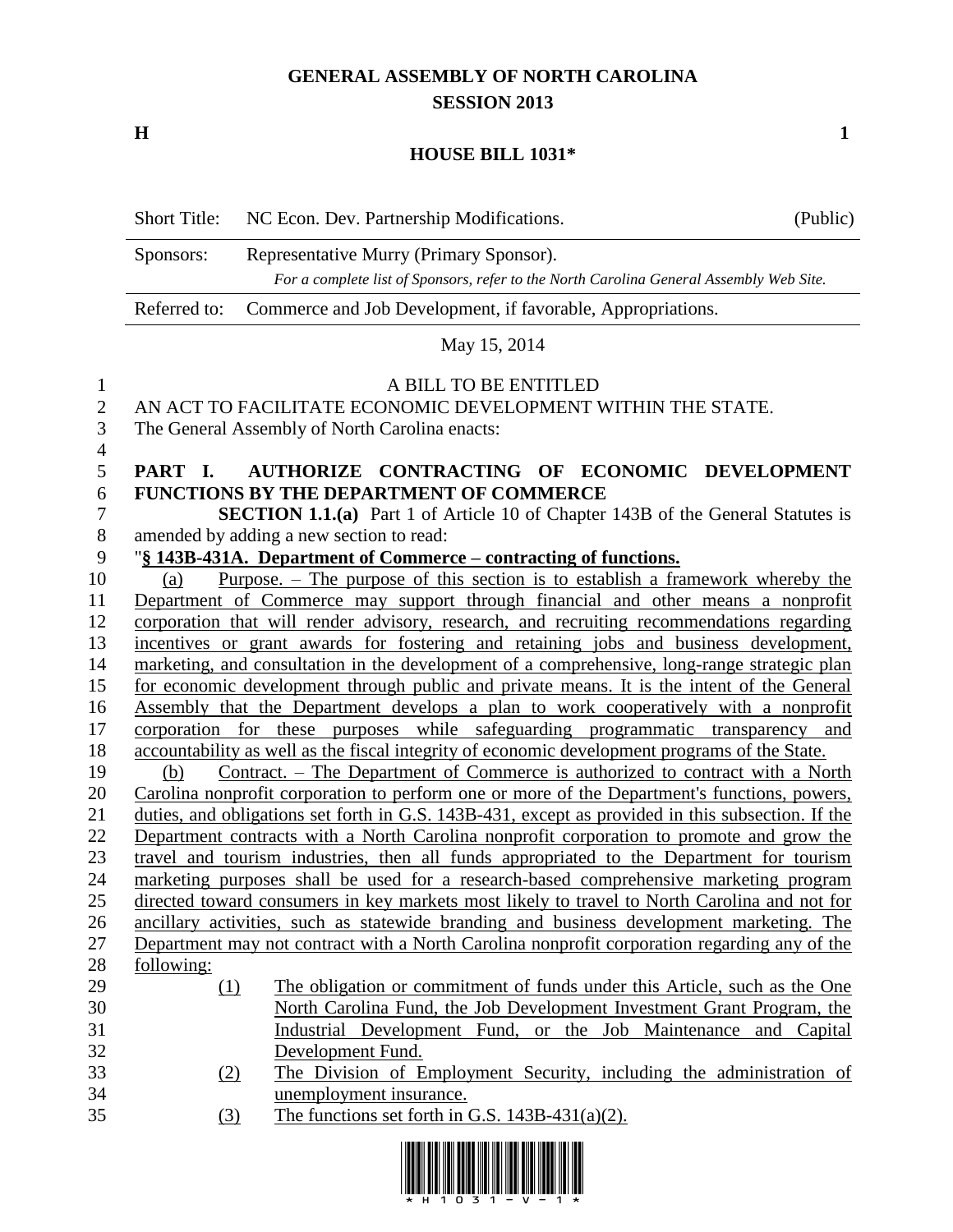|                |                            | <b>General Assembly of North Carolina</b>                                                                                              | <b>Session 2013</b>                                 |
|----------------|----------------------------|----------------------------------------------------------------------------------------------------------------------------------------|-----------------------------------------------------|
| $\mathbf{1}$   | (4)                        | The administration of funds or grants received from the federal government                                                             |                                                     |
| $\mathbf{2}$   |                            | or its agencies.                                                                                                                       |                                                     |
| 3              | (c)                        | Oversight. – There is established the Economic Development Accountability $\&$                                                         |                                                     |
| $\overline{4}$ |                            | Standards Committee, which is a Board as that term is defined in G.S. 138A-3 of the State                                              |                                                     |
| $\mathfrak s$  |                            | Government Ethics Act. The Committee shall consist of seven members as follows: the                                                    |                                                     |
| 6              |                            | Secretary of Commerce as Chair of the Committee, the Secretary of Transportation, the                                                  |                                                     |
| $\overline{7}$ |                            | Secretary of Environment and Natural Resources, the Secretary of Revenue, one member                                                   |                                                     |
| $8\,$          |                            | appointed by the Speaker of the House of Representatives, one member appointed by the                                                  |                                                     |
| 9              |                            | President Pro Tempore of the Senate, and one member jointly appointed by the Speaker of the                                            |                                                     |
| 10             |                            | House of Representatives and the President Pro Tempore of the Senate.                                                                  |                                                     |
| 11             |                            | The members of the Committee who are appointed by the Speaker of the House of                                                          |                                                     |
| 12             |                            | Representatives or by the President Pro Tempore of the Senate may not be members of the                                                |                                                     |
| 13             |                            | General Assembly. The Committee shall meet at least quarterly upon the call of the chair. The                                          |                                                     |
| 14             |                            | duties of the Committee shall include all of the following:                                                                            |                                                     |
| 15             | (1)                        | Monitoring and oversight of the performance of a contract entered into                                                                 |                                                     |
| 16             |                            | pursuant to this section by the Department with a North Carolina nonprofit                                                             |                                                     |
| 17             |                            | corporation.                                                                                                                           |                                                     |
| 18             | (2)                        | Receiving, reviewing, and referring complaints regarding the contract or the                                                           |                                                     |
| 19             |                            | performance of the North Carolina nonprofit corporation, as appropriate.                                                               |                                                     |
| 20             | $\underline{\textbf{(3)}}$ | Requesting enforcement of the contract by the Attorney General or the                                                                  |                                                     |
| 21             |                            | Department.                                                                                                                            |                                                     |
| 22             | (4)                        | Auditing, at least biennially, either by use of the State Auditor or internal                                                          |                                                     |
| 23             |                            | auditors of the Department, of the records of the North Carolina nonprofit                                                             |                                                     |
| 24             |                            | corporation with which the Department has contracted pursuant to this                                                                  |                                                     |
| 25             |                            | section during and after the term of the contract to verify data affecting                                                             |                                                     |
| 26             |                            | performance and reports.                                                                                                               |                                                     |
| 27             | (5)                        | Coordination of economic development grant programs of the State between                                                               |                                                     |
| 28             |                            | the Department of Commerce, the Department of Transportation, and the                                                                  |                                                     |
| 29<br>30       |                            | Department of Environment and Natural Resources.                                                                                       |                                                     |
| 31             | (6)<br>(d)                 | Any other duties deemed necessary by the Committee.<br>Limitations. – Prior to contracting with a North Carolina nonprofit corporation |                                                     |
| 32             |                            | pursuant to this section and in order for the North Carolina nonprofit corporation to receive                                          |                                                     |
| 33             |                            | State funds, the following conditions shall be met:                                                                                    |                                                     |
| 34             | (1)                        | At least 45 days prior to entering into or amending in a nontechnical manner                                                           |                                                     |
| 35             |                            | a contract authorized by this section, the Department shall submit the                                                                 |                                                     |
| 36             |                            | contract or amendment, along with a detailed explanation of the contract or                                                            |                                                     |
| 37             |                            | amendment,                                                                                                                             | to the Joint Legislative Commission on Governmental |
| 38             |                            | Operations and the Fiscal Research Division.                                                                                           |                                                     |
| 39             | (2)                        | The nonprofit corporation adheres to the following governance provisions                                                               |                                                     |
| 40             |                            | related to its governing board:                                                                                                        |                                                     |
| 41             |                            | The board shall be composed of 17 voting members as follows: eight<br>$\underline{a}$ .                                                |                                                     |
| 42             |                            | members and the chair appointed by the Governor, four members                                                                          |                                                     |
| 43             |                            | appointed by the Speaker of the House of Representatives, and four                                                                     |                                                     |
| 44             |                            | members appointed by the President Pro Tempore of the Senate. The                                                                      |                                                     |
| 45             |                            | Governor, the Speaker of the House of Representatives, and the                                                                         |                                                     |
| 46             |                            | President Pro Tempore of the Senate shall each select members so as                                                                    |                                                     |
| 47             |                            | to reflect the diversity of the State's geography, and each member                                                                     |                                                     |
| 48             |                            | appointed by the Governor shall have expertise in one or more of the                                                                   |                                                     |
| 49             |                            | following areas:                                                                                                                       |                                                     |
| 50             |                            | <u>1.</u>                                                                                                                              | Agribusiness, as recommended by the Commissioner of |
| 51             |                            | Agriculture.                                                                                                                           |                                                     |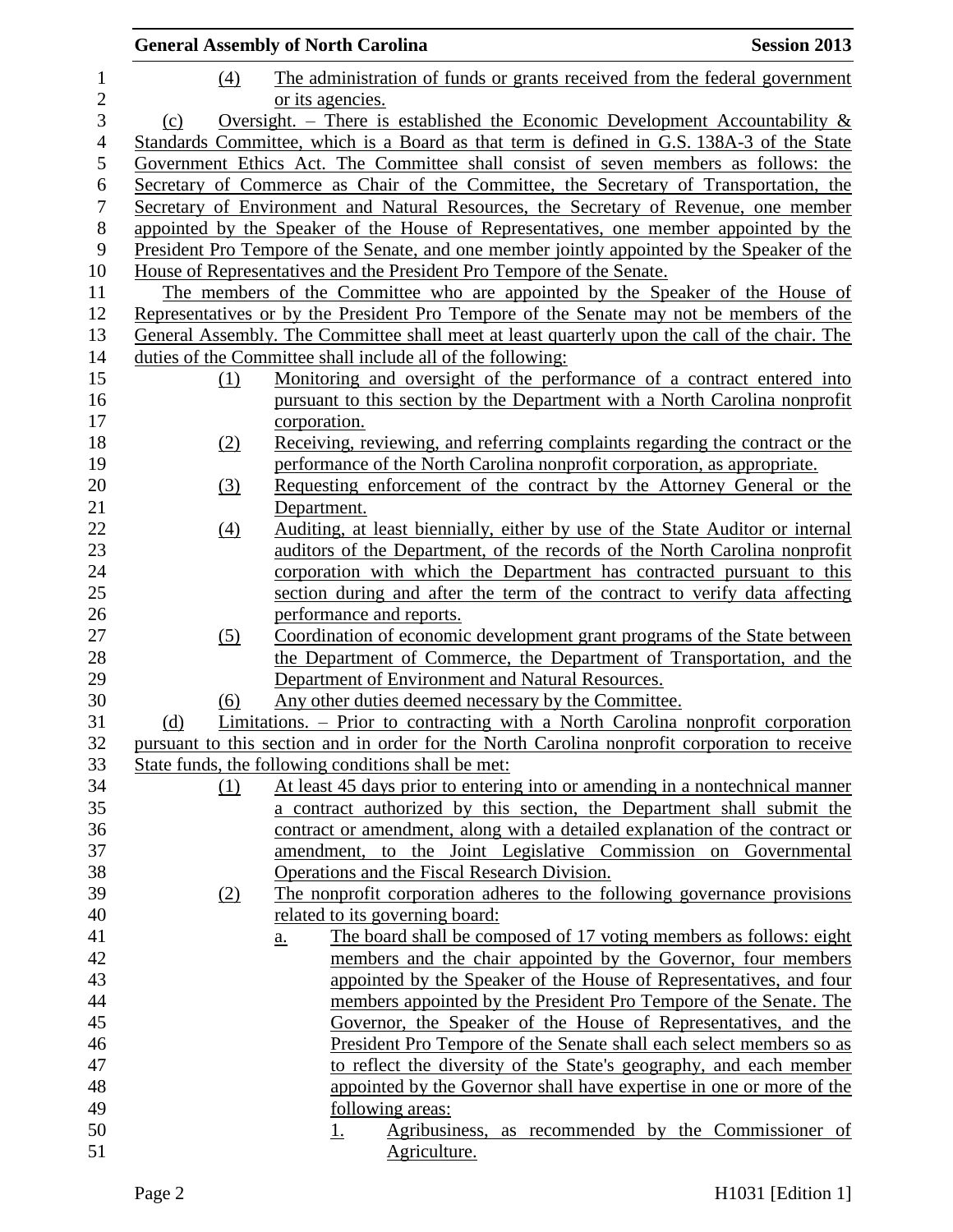| <b>General Assembly of North Carolina</b> |                                                                               | <b>Session 2013</b> |
|-------------------------------------------|-------------------------------------------------------------------------------|---------------------|
|                                           | Financial services.                                                           |                     |
|                                           | 2.4.4.5.6.7.8.<br>Information technology.                                     |                     |
|                                           | Biotechnology or life sciences.                                               |                     |
|                                           | Energy.                                                                       |                     |
|                                           | Manufacturing.                                                                |                     |
|                                           | Military or defense.                                                          |                     |
|                                           | Tourism, as jointly recommended by the North Carolina                         |                     |
|                                           | Travel and Tourism Coalition and the North Carolina Travel                    |                     |
|                                           | <b>Industry Association.</b>                                                  |                     |
|                                           | Retail, distribution, and logistics.<br>9.                                    |                     |
| <u>b.</u>                                 | No member of the board may take any official action or use the                |                     |
|                                           | member's official position to profit in any manner the board                  |                     |
|                                           | member's immediate family, a business with which the board                    |                     |
|                                           | member or the board member's immediate family has a business                  |                     |
|                                           | association, or a client of the board member or the board member's            |                     |
|                                           | immediate family with whom the board member or the board                      |                     |
|                                           | member's immediate family has an existing business relationship for           |                     |
|                                           | matters before the board. No board member shall attempt to profit             |                     |
|                                           | from a proposed project of the Department if the profit is greater than       |                     |
|                                           | that which would be realized by other persons living in the area              |                     |
|                                           | where the project is located. If the profit under this sub-subdivision        |                     |
|                                           | would be greater for the board member than other persons living in            |                     |
|                                           | the area where the project is located, not only shall the member              |                     |
|                                           | abstain from voting on that issue, but once the conflict of interest is       |                     |
|                                           | apparent, the member shall not discuss the project with any other             |                     |
|                                           | board member or other officer or employee of the Department except            |                     |
|                                           | to state that a conflict of interest exists. Under this sub-subdivision, a    |                     |
|                                           | board member is presumed to profit if the profit would be realized by         |                     |
|                                           | a board member's immediate family, a business with which the board            |                     |
|                                           | member or the board member's immediate family has a business                  |                     |
|                                           | association, or a client of the board member or the board member's            |                     |
|                                           | immediate family with whom the board member or the board                      |                     |
|                                           | member's immediate family has an existing business relationship for           |                     |
|                                           | matters before the board. No board member, in contemplation of                |                     |
|                                           | official action by the board member, by the board, or in reliance on          |                     |
|                                           | information that was made known to the board member in the board              |                     |
|                                           | member's official capacity and that has not been made public, shall           |                     |
|                                           | (i) acquire a pecuniary interest in any property, transaction, or             |                     |
|                                           | enterprise or gain any pecuniary benefit that may be affected by such         |                     |
|                                           | information or official action or (ii) intentionally aid another to do        |                     |
|                                           | any of the above acts. As used in this sub-subdivision, the following         |                     |
|                                           | terms mean:                                                                   |                     |
|                                           | <u>Board. – The governing board of the nonprofit corporation</u><br><u>1.</u> |                     |
|                                           | with which the Department contracts pursuant to this section.                 |                     |
|                                           | Board member. - A member of the board.                                        |                     |
|                                           | $\frac{2}{3}$<br>Business association. - A director, employee, officer, or    |                     |
|                                           | partner of a business entity, or owner of more than ten percent               |                     |
|                                           | (10%) interest in any business entity.                                        |                     |
|                                           | Department. – The Department of Commerce.                                     |                     |
|                                           | $\frac{4}{5}$<br>Immediate family. – Spouse, children, parents, brothers, and |                     |
|                                           | sisters.                                                                      |                     |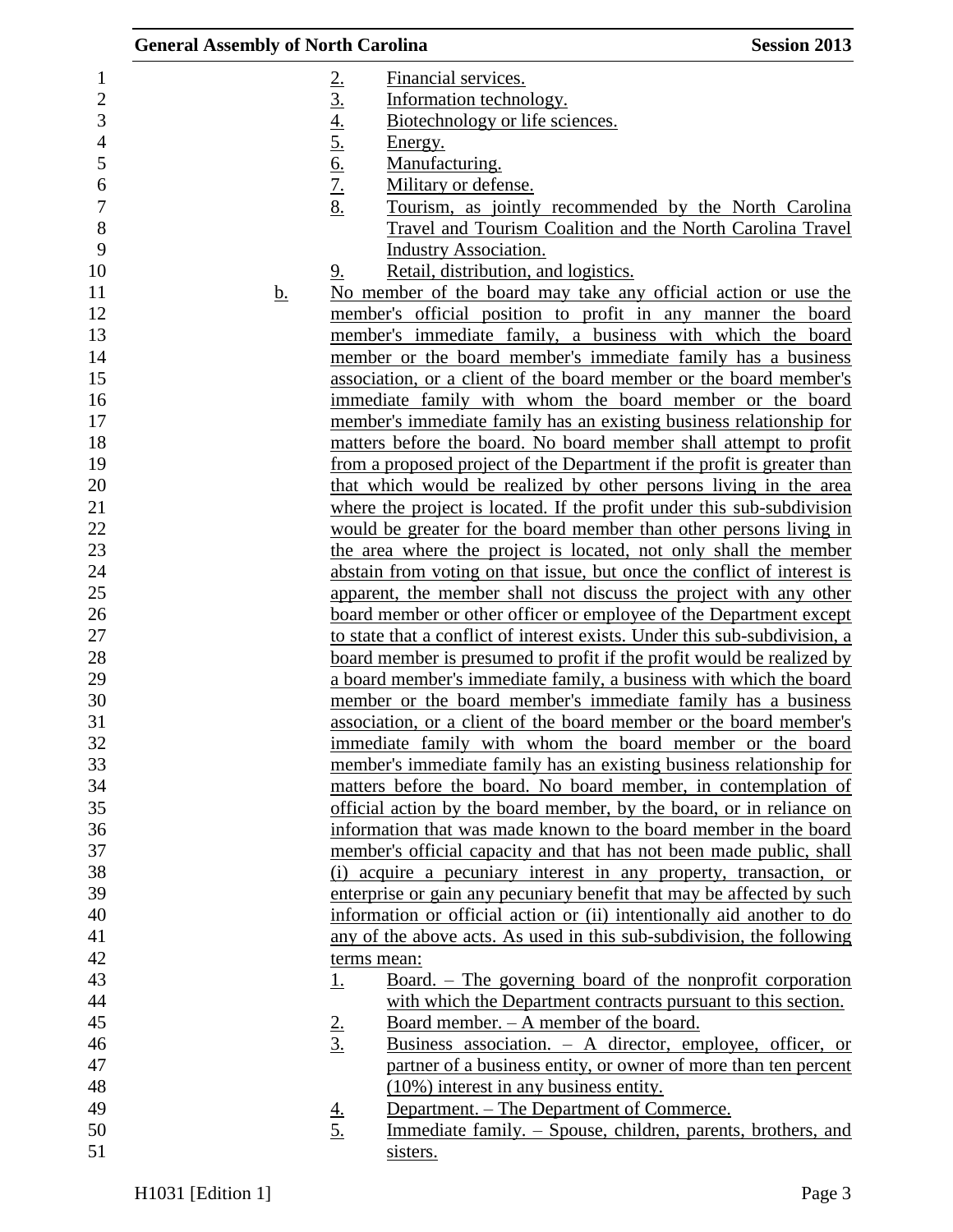| <b>General Assembly of North Carolina</b> |               |           | <b>Session 2013</b>                                                              |
|-------------------------------------------|---------------|-----------|----------------------------------------------------------------------------------|
|                                           |               | <u>6.</u> | Official action. – Actions taken while a board member related                    |
|                                           |               |           | to or in connection with the person's duties as a board                          |
|                                           |               |           | member, including, but not limited to, voting on matters                         |
|                                           |               |           | before the board, proposing or objecting to proposals for                        |
|                                           |               |           | economic development actions by the Department or the                            |
|                                           |               |           | <u>board, discussing economic development matters with other</u>                 |
|                                           |               |           | board members or Department staff or employees in an effort                      |
|                                           |               |           | to further the matter after the conflict of interest has been                    |
|                                           |               |           | discovered, or taking actions in the course and scope of the                     |
|                                           |               |           | position as a board member and actions leading to or resulting                   |
|                                           |               |           | <u>in profit.</u>                                                                |
|                                           |               | <u>7.</u> | <u>Profit. – Receive monetary or economic gain or benefit,</u>                   |
|                                           |               |           |                                                                                  |
|                                           |               |           | including an increase in value whether or not recognized by                      |
|                                           |               |           | sale or trade.                                                                   |
|                                           | $\frac{c}{d}$ |           | No State officer or employee may serve on the board.                             |
|                                           |               |           | The board shall meet at least quarterly at the call of its chair. Each           |
|                                           |               |           | quarter and upon request, the board shall report to the Chair of the             |
|                                           |               |           | <b>Economic Development Accountability and Standards Committee on</b>            |
|                                           |               |           | the progress of the State's economic development.                                |
|                                           | <u>e.</u>     |           | The board is required to perform the following duties, if the                    |
|                                           |               |           | Department contracts pursuant to G.S. 143B-431A for<br>the                       |
|                                           |               |           | performance<br>of<br>the<br>Secretary's responsibilities<br>under                |
|                                           |               |           | G.S. 143B-434.01:                                                                |
|                                           |               | <u>1.</u> | To provide advice concerning economic and community                              |
|                                           |               |           | development planning for the State, including a strategic                        |
|                                           |               |           | business facilities development analysis of existing, available                  |
|                                           |               |           | buildings or shell or special-use buildings and sites.                           |
|                                           |               | <u>2.</u> | To recommend economic development policy to the                                  |
|                                           |               |           | Secretary of Commerce, the General Assembly, and the                             |
|                                           |               |           | Governor.                                                                        |
|                                           |               | 3.        | To recommend annually to the Governor biennial and annual                        |
|                                           |               |           | appropriations for economic development programs.                                |
|                                           |               | <u>4.</u> | how<br>best to coordinate economic<br>recommend<br>To                            |
|                                           |               |           | development efforts among the various agencies and entities,                     |
|                                           |               |           | including those created by executive order of the Governor,                      |
|                                           |               |           | that receive economic development appropriations, including                      |
|                                           |               |           | the assignment of key responsibilities for different aspects of                  |
|                                           |               |           | economic development and resource allocation and planning                        |
|                                           |               |           | designed to encourage each agency to focus on its area of                        |
|                                           |               |           | primary responsibility and not diffuse its resources by                          |
|                                           |               |           | conducting activities assigned to other agencies.                                |
| (3)                                       |               |           | The amount of State funds that may be used for the annual salary of any one      |
|                                           |               |           | officer, employee, or member of a governing board of the nonprofit               |
|                                           |               |           | corporation with which the Department contracts pursuant to this section         |
|                                           |               |           | shall not exceed one hundred twenty thousand dollars (\$120,000).                |
| (4)                                       |               |           | The nonprofit corporation shall have received from fundraising efforts and       |
|                                           |               |           | sources, other than State funds, an amount totaling at least ten million dollars |
|                                           |               |           | (\$10,000,000) to support operations and functions of the corporation.           |
| (e)                                       |               |           | Mandatory Contract Terms. - Any contract entered into under this section must    |
| include all of the following:             |               |           |                                                                                  |

50 <u>include all of the following:</u>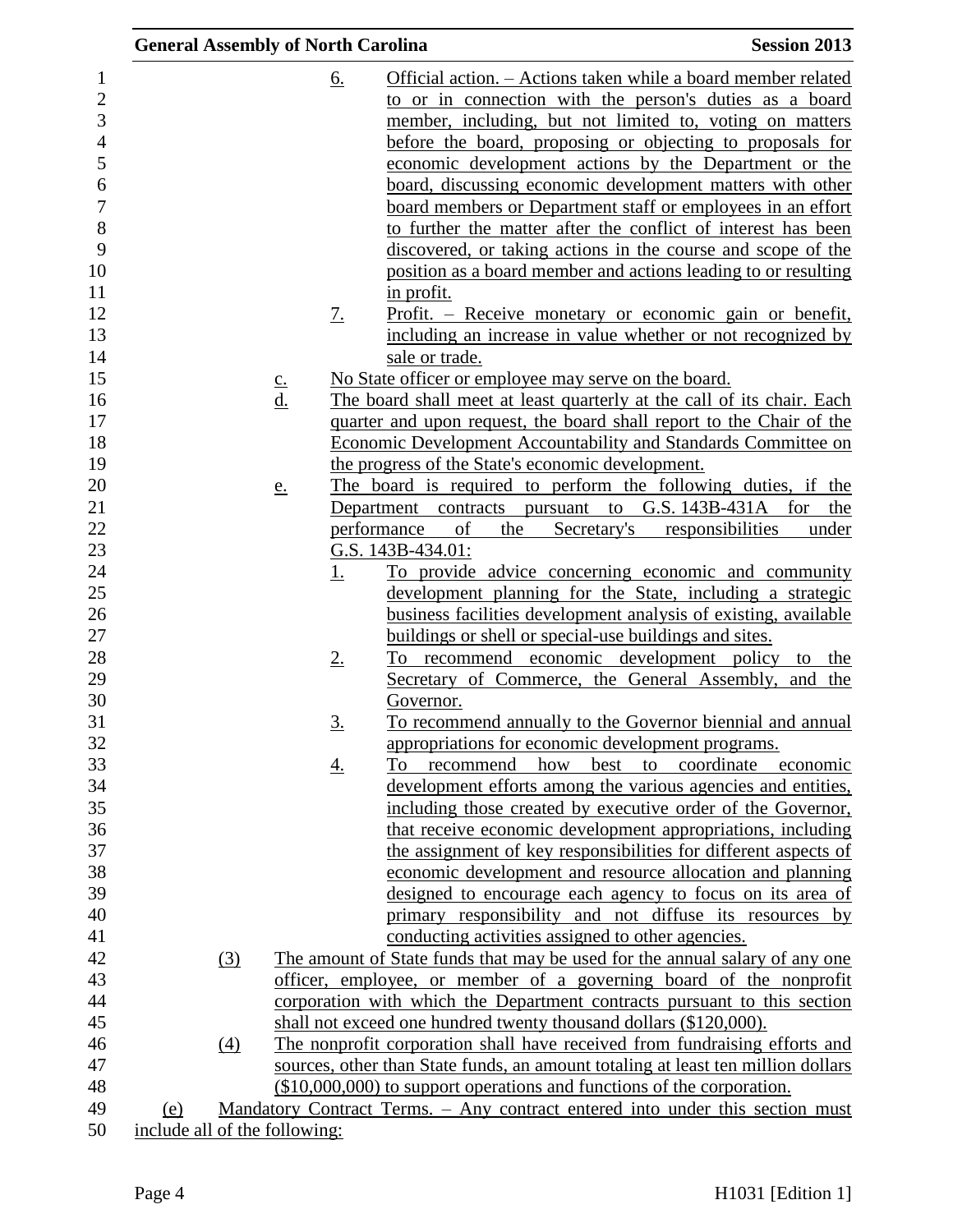|                  |            | <b>General Assembly of North Carolina</b><br><b>Session 2013</b>                            |  |
|------------------|------------|---------------------------------------------------------------------------------------------|--|
| 1                | (1)        | A provision requiring the North Carolina nonprofit corporation provide to                   |  |
| $\overline{c}$   |            | the Joint Legislative Economic Development and Global Engagement                            |  |
| 3                |            | Oversight Committee, the Department of Commerce, and the Fiscal                             |  |
| $\overline{4}$   |            | Research Division a copy of the corporation's annual audited financial                      |  |
| 5                |            | statement within seven days of issuance of the statement.                                   |  |
| 6                | <u>(2)</u> | A provision requiring the nonprofit corporation to provide, by September 1                  |  |
| $\boldsymbol{7}$ |            | of each year, and more frequently as requested, a report to the Department                  |  |
| $8\,$            |            | prior State fiscal year program activities, objectives, and<br>on                           |  |
| 9                |            | accomplishments and prior State fiscal year itemized expenditures and fund                  |  |
| 10               |            | sources. The report shall also include all of the following:                                |  |
| 11               |            | Jobs anticipated to result and actually resulting from efforts of the<br>$\underline{a}$ .  |  |
| 12               |            | nonprofit corporation, itemized by county, by development tier area                         |  |
| 13               |            | designation, as defined by G.S. 143B-437.08, and by Collaboration                           |  |
| 14               |            | for Prosperity Zones created pursuant to G.S. 143B-28.1.                                    |  |
| 15               |            | Developed performance metrics of economic development functions,<br><u>b.</u>               |  |
| 16               |            | itemized by county, by development tier area designation, as defined                        |  |
| 17               |            | by G.S. 143B-437.08, and by Collaboration for Prosperity Zones                              |  |
| 18               |            | created pursuant to G.S. 143B-28.1.                                                         |  |
| 19               |            | Any proposed amendments to the areas of expertise required to be<br>$\underline{c}$ .       |  |
| 20               |            | represented on the governing board of the nonprofit corporation.                            |  |
| 21               |            | A detailed explanation of how annual salaries are determined,<br>$\underline{\mathrm{d}}$ . |  |
| 22               |            | including base pay schedules and any additional salary amounts or                           |  |
| 23               |            | incentives that may be earned as a result of job performance. The                           |  |
| 24               |            | explanation shall include the proportion of State and private funds for                     |  |
| 25               |            | each position and shall include the means used by the nonprofit                             |  |
| 26               |            | corporation to foster employee efforts for economic development in                          |  |
| 27               |            | rural and low-income areas in the State.                                                    |  |
| 28               | (3)        | <u>A provision providing that, upon termination of the contract or a request by</u>         |  |
| 29               |            | the Department for enforcement of the contract by the Attorney General, or                  |  |
| 30               |            | upon repeal of the charter of the nonprofit corporation with which the                      |  |
| 31               |            | Department has contracted under this section by the General Assembly, all                   |  |
| 32               |            | assets and funds of the nonprofit corporation, including interest on funds,                 |  |
| 33               |            | financial and operational records, and the right to receive future funds                    |  |
| 34               |            | pursuant to the contract, will be surrendered to the Department within 30                   |  |
| 35               |            | days of the termination, request, or repeal. During the 30-day period, the                  |  |
| 36               |            | corporation may not further encumber any assets or funds. For funds                         |  |
| 37               |            | surrendered pursuant to this provision that are subject to a written agreement              |  |
| 38               |            | signed by the board to create a legal and enforceable obligation of the                     |  |
| 39               |            | corporation pursuant to subdivision (8) of this subsection, the Department                  |  |
| 40               |            | shall use the funds for the same purposes for which the funds were                          |  |
| 41               |            | obligated; for all other funds surrendered pursuant to this provision, the                  |  |
| 42               |            | Department shall deposit the funds in the General Fund, and the funds shall                 |  |
| 43               |            | remain unexpended and unencumbered until appropriated by the General                        |  |
| 44               |            | Assembly. For purposes of this subdivision, assets and funds of the nonprofit               |  |
| 45               |            | corporation include assets and funds of any subsidiary or affiliate of the                  |  |
| 46               |            | nonprofit corporation. An affiliate of the nonprofit corporation exists when                |  |
| 47               |            | both are directly or indirectly controlled by the same parent corporation or                |  |
| 48               |            | the same or associated financial interests by stock ownership,<br>bv                        |  |
| 49               |            | interlocking directors, or by any other means whatsoever, whether the                       |  |
| 50               |            | control is direct or through one or more subsidiary, affiliated, or controlled              |  |
| 51               |            | corporations.                                                                               |  |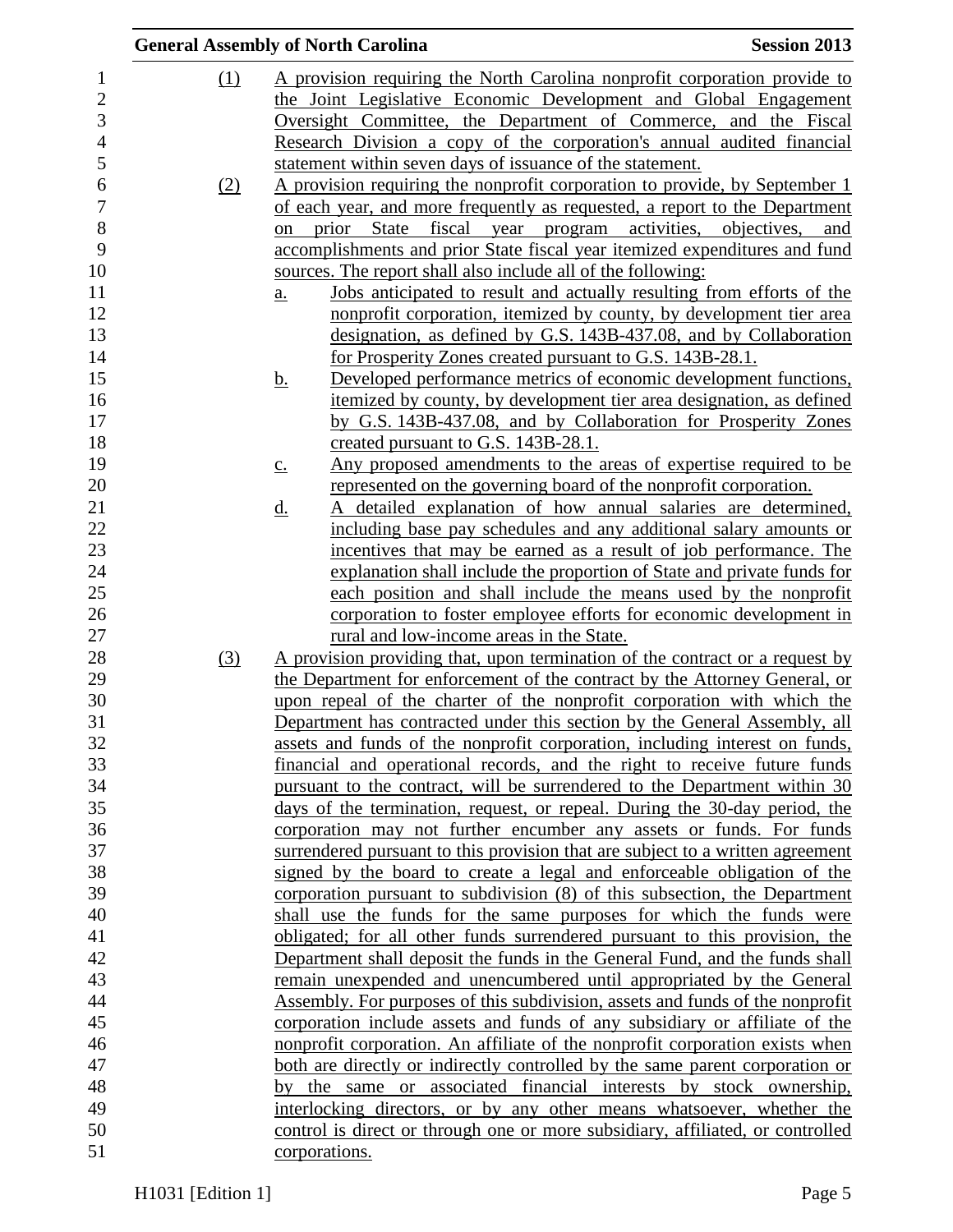|                |                  | <b>General Assembly of North Carolina</b>                                                | <b>Session 2013</b> |
|----------------|------------------|------------------------------------------------------------------------------------------|---------------------|
|                | (4)              | A provision providing that any recommendation or advice to the Department                |                     |
|                |                  | be accompanied by a statement indicating whether the nonprofit corporation               |                     |
| 3              |                  | or any affiliated member of the corporation has received, directly or                    |                     |
| $\overline{4}$ |                  | indirectly, any gift, contribution, or item or service of value for which fair           |                     |
|                |                  | market value was not paid if such was received from an entity that is the                |                     |
|                |                  | subject of the recommendation or advice. The statement shall also include                |                     |
|                |                  | the amount and date of each gift, contribution, or item or service of value              |                     |
|                |                  | received.                                                                                |                     |
|                |                  | A provision providing that the nonprofit corporation maintain a Web site                 |                     |
|                | (5)              | disclosing, within 30 days of occurrence, each of the following:                         |                     |
|                |                  | The receipt, including the name of any entity from which the                             |                     |
|                |                  | a.                                                                                       |                     |
|                |                  | nonprofit corporation or any affiliated member of the corporation has                    |                     |
|                |                  | received, directly or indirectly, of any gift, contribution, or item or                  |                     |
|                |                  | service of value for which fair market value was not paid. The                           |                     |
|                |                  | statement shall also include the amount and date of each gift,                           |                     |
|                |                  | contribution, or item or service of value received. If the entity listed                 |                     |
|                |                  | on the Web site has a contract with this State, the nonprofit                            |                     |
|                |                  | corporation shall note expressly the existence of contract with the                      |                     |
|                |                  | State.                                                                                   |                     |
|                |                  | The disbursement, including amount, recipient, and purpose and date<br><u>b.</u>         |                     |
|                |                  | of disbursement, of any funds awarded, granted, or loaned by the                         |                     |
|                |                  | corporation.                                                                             |                     |
|                | $\overline{(6)}$ | A provision encouraging the nonprofit corporation to seek private funds                  |                     |
|                |                  | from businesses and entities that are unlikely to seek economic development              |                     |
|                |                  | incentives from or contracts with the State.                                             |                     |
|                | (7)              | A provision requiring the nonprofit corporation to maintain separate                     |                     |
|                |                  | accounting records for and separate accounts for State and private funds and             |                     |
|                |                  | prohibiting any commingling of State and private funds. Records and                      |                     |
|                |                  | accounts must be maintained according to generally accepted accounting                   |                     |
|                |                  | principles.                                                                              |                     |
|                | (8)              | A provision requiring any lending, awarding, or granting of private funds of             |                     |
|                |                  | the nonprofit corporation be in a written agreement and signed by the Board              |                     |
|                |                  | in order to create a legal and enforceable obligation of the corporation.                |                     |
|                | (9)              | A provision limiting the term of the contract to no more than four years. The            |                     |
|                |                  | term of the contract may be extended in one-year increments up to four                   |                     |
|                |                  | times after no less than three-fourths of the original contract term has passed.         |                     |
|                |                  | A contract extension may not extend the remaining term of the contract,                  |                     |
|                |                  | including the term of the extension, to more than two years. Nothing in this             |                     |
|                |                  | subdivision shall be construed as a prohibition against entering into a new              |                     |
|                |                  | contract with the nonprofit corporation.                                                 |                     |
|                | (10)             | A provision limiting the severance pay for the chief executive officer and               |                     |
|                |                  | other officers of the nonprofit corporation to no more than the lesser of the            |                     |
|                |                  | following:                                                                               |                     |
|                |                  | The salary limitation contained in subdivision (3) of subsection (d) of<br><u>a.</u>     |                     |
|                |                  | this section.                                                                            |                     |
|                |                  | The salary limitation contained in subdivision $(3)$ of subsection $(d)$ of<br><u>b.</u> |                     |
|                |                  | this section multiplied by a fraction, the numerator of which is the                     |                     |
|                |                  | number of whole years the chief officer has been chief officer of the                    |                     |
|                |                  | corporation and the denominator of which is four.                                        |                     |
|                | (11)             | A provision requiring annual certification by the nonprofit corporation that it          |                     |
|                |                  | is in compliance with the following:                                                     |                     |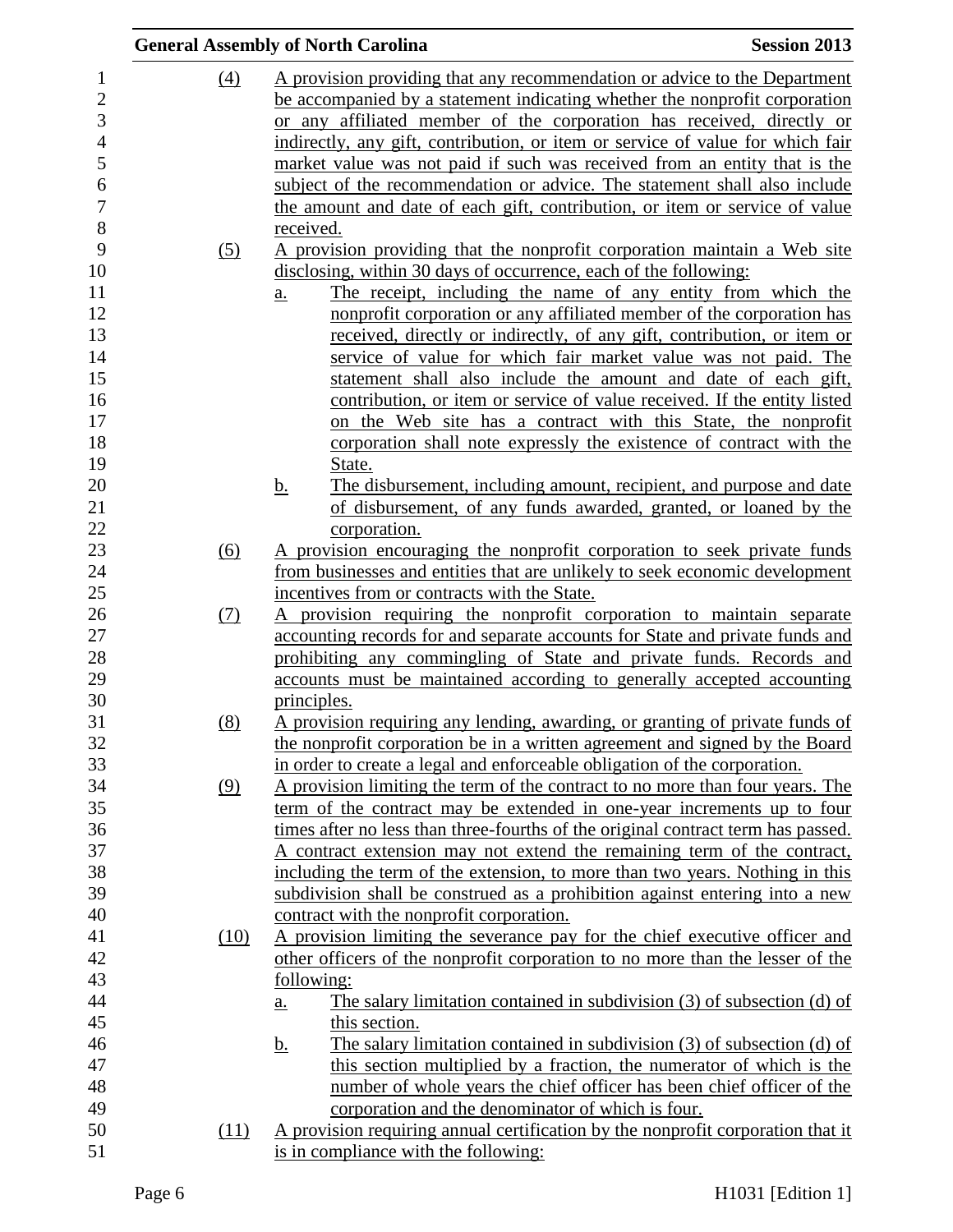|            |                   | <b>General Assembly of North Carolina</b>                                                       | <b>Session 2013</b> |
|------------|-------------------|-------------------------------------------------------------------------------------------------|---------------------|
|            |                   | The requirements of Chapter 55A of the General Statutes.<br><u>a.</u>                           |                     |
|            |                   | The requirements of each of the provisions listed in subsection (e) of<br><u>b.</u>             |                     |
|            |                   | this section. For any provision in this subsection that the nonprofit                           |                     |
|            |                   | corporation did not comply with, the corporation shall provide a                                |                     |
|            |                   | detailed explanation of the circumstances and time                                              | of the              |
|            |                   | noncompliance.                                                                                  |                     |
|            | (12)              | A provision requiring the nonprofit corporation to contract with the Office of                  |                     |
|            |                   | State Budget Management for performance review, including verifying                             |                     |
|            |                   | eligibility for disbursement of funds from and reimbursement by the                             |                     |
|            |                   | Department to the corporation. The performance review required by this                          |                     |
|            |                   | section must occur no less than annually and must be according to generally                     |                     |
|            |                   | accepted auditing principles.                                                                   |                     |
| (f)        |                   | <u>Report. – By September 30 of each year, and more frequently as requested, the</u>            |                     |
|            |                   | Department shall submit a report to the Joint Legislative Commission on Governmental            |                     |
|            |                   | Operations, the Joint Legislative Economic Development and Global Engagement Oversight          |                     |
|            |                   | Committee, and the Fiscal Research Division on any performance for which the Department         |                     |
|            |                   | has contracted pursuant to this section. The report shall contain, at a minimum, each of the    |                     |
| following: |                   |                                                                                                 |                     |
|            | (1)               | A copy of the most recent report required by the Department pursuant to                         |                     |
|            |                   | subdivision $(2)$ of subsection $(e)$ of this section.                                          |                     |
|            | (2)               | An executive summary of the report required by subdivision (1) of this                          |                     |
|            |                   | subsection.                                                                                     |                     |
|            | (3)               | A listing of each entity to which a North Carolina nonprofit corporation with                   |                     |
|            |                   | which the Department contracts pursuant to this section has recommended                         |                     |
|            |                   | awarding funds and the amount of funds recommended to be awarded, and                           |                     |
|            |                   | any other information the Secretary determines is necessary or that is                          |                     |
|            |                   | specifically requested in writing.                                                              |                     |
|            | $\underline{(4)}$ | An explanation of the response by the Department to any notifications of                        |                     |
|            |                   | noncompliance submitted to the Department by the nonprofit corporation, as                      |                     |
|            |                   | required by G.S. $143B-431A(e)$ , including actions taken by the Department                     |                     |
|            |                   | to prevent repeat or similar instances of noncompliance.                                        |                     |
|            | (5)               | For each activity in which the Secretary of Commerce solicits funds for the                     |                     |
|            |                   | corporation, as permitted by subsection (i) of this section, a listing of each                  |                     |
|            |                   | activity, including the date and the name of each person or entity from whom                    |                     |
|            |                   | funds were solicited.                                                                           |                     |
| (g)        |                   | Public Funds. - A North Carolina nonprofit corporation with which the Department                |                     |
|            |                   | contracts pursuant to this section shall comply with the requirements provided in this          |                     |
|            |                   | subsection regarding the use of State funds.                                                    |                     |
|            | (1)               | Interest earned on State funds after receipt of the funds by the nonprofit                      |                     |
|            |                   | corporation shall be used for the same purposes for which the principal was                     |                     |
|            |                   | to be used.                                                                                     |                     |
|            | (2)               | The travel and personnel policies and regulations of the State of North                         |                     |
|            |                   | Carolina Budget Manual limiting reimbursement for expenses of State                             |                     |
|            |                   | employees apply to reimbursements for expenses of officers, employees, or                       |                     |
|            |                   | members of a governing board of the nonprofit corporation.                                      |                     |
| (h)        |                   | Applicable Laws. - A North Carolina nonprofit corporation with which the                        |                     |
|            |                   | Department contracts pursuant to this section is subject to the requirements of (i) Chapter 132 |                     |
|            |                   | of the General Statutes and (ii) Article 33C of Chapter 143 of the General Statutes. Officers,  |                     |
|            |                   | employees, and members of the governing board of the corporation are public servants, as        |                     |
|            |                   | defined in G.S. 138A-3, and are subject to the requirements of Chapter 138A of the General      |                     |
|            |                   | Statutes. Officers, members of the governing board, and employees of the corporation whose      |                     |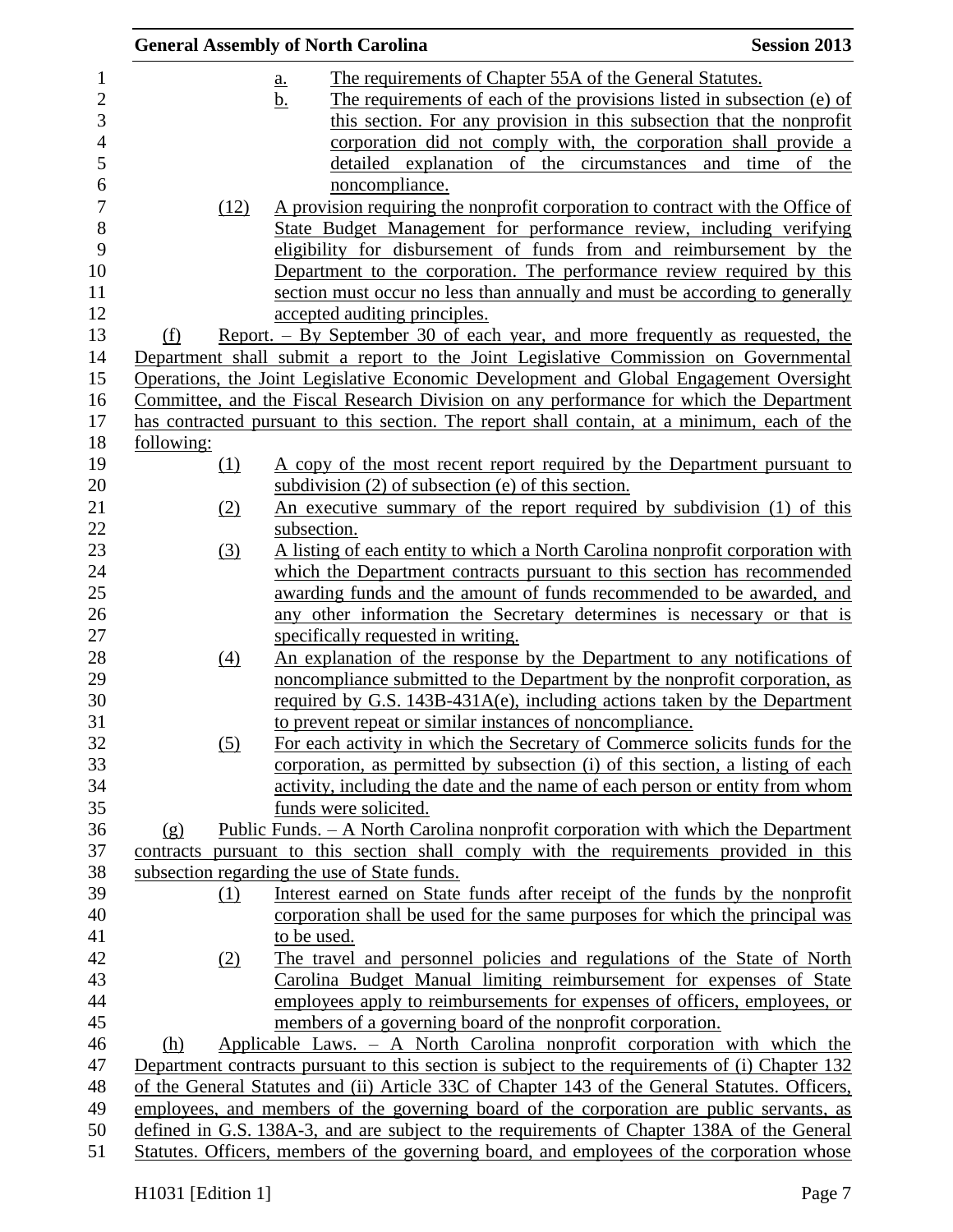|                  |                   | <b>General Assembly of North Carolina</b>                                                                                                           | <b>Session 2013</b> |
|------------------|-------------------|-----------------------------------------------------------------------------------------------------------------------------------------------------|---------------------|
| $\mathbf 1$      |                   | annual compensation is equal to or greater than sixty thousand dollars (\$60,000) are subject to                                                    |                     |
| $\overline{c}$   | G.S. 138A-22.     |                                                                                                                                                     |                     |
| 3                | (i)               | <u>Prohibition. – A State officer or employee, other than the Secretary of Commerce,</u>                                                            |                     |
| $\overline{4}$   |                   | shall not solicit funds for a North Carolina nonprofit corporation with which the Department                                                        |                     |
| 5                |                   | contracts pursuant to this section. The Secretary of Commerce may solicit funds for the                                                             |                     |
| $\epsilon$       |                   | nonprofit corporation pursuant to G.S. 138A-31(b)(5).                                                                                               |                     |
| $\boldsymbol{7}$ | (i)               | <u>Benefits. – An officer, employee, or member of a governing board of a North</u>                                                                  |                     |
| 8                |                   | Carolina nonprofit corporation with which the Department contracts pursuant to this section is                                                      |                     |
| 9                |                   | not a State employee, is not covered by Chapter 126 of the General Statutes, and is not entitled                                                    |                     |
| 10               |                   | to State-funded employee benefits, including membership in the Teachers' and State                                                                  |                     |
| 11               |                   | Employees' Retirement System and the State Health Plan for Teachers and State Employees."                                                           |                     |
| 12               |                   | <b>SECTION 1.1.(b)</b> G.S. 143B-431A(i), as enacted by this act, does not apply to                                                                 |                     |
| 13               |                   | employees of the Department of Commerce, other than employees involved in the                                                                       |                     |
| 14               |                   | recommendation and administration of State economic development incentive programs, prior                                                           |                     |
| 15               |                   | to the time the Department contracts with a North Carolina nonprofit corporation pursuant to                                                        |                     |
| 16               | this act.         |                                                                                                                                                     |                     |
| 17               |                   | <b>SECTION 1.2.(a)</b> G.S. 143B-434 is repealed.                                                                                                   |                     |
| 18               |                   | <b>SECTION 1.2.(b)</b> G.S. 143B-434.01 reads as rewritten:                                                                                         |                     |
| 19               |                   | "§ 143B-434.01. Comprehensive Strategic Economic Development Plan.                                                                                  |                     |
| 20               | (a)               | Definitions. - The following definitions apply in this section:                                                                                     |                     |
| 21               | $\leftrightarrow$ | Board. - The Economic Development Board.                                                                                                            |                     |
| 22               |                   |                                                                                                                                                     |                     |
| 23               | <u>(6)</u>        | Secretary. – The Secretary of Commerce or the governing board of a North                                                                            |                     |
| 24               |                   | Carolina nonprofit corporation with which the Department contracts                                                                                  |                     |
| 25               |                   | pursuant to G.S. 143B-431A for the performance of the Secretary's                                                                                   |                     |
| 26               |                   | responsibilities under this section.                                                                                                                |                     |
| 27               | (b)               | Board to Prepare-Plan. - The Board-Secretary shall prepare-review and update the                                                                    |                     |
| 28               |                   | existing Plan by April 1, 1994 on or before April 1 of each year. The Board shall review and                                                        |                     |
| 29               |                   | update this Plan by April 1 of each year. The original Plan shall cover a period of four years                                                      |                     |
| 30               |                   | and each annual update shall extend the time frame by one year so that a four-year plan is                                                          |                     |
| 31               |                   | always in effect. The Board Secretary shall provide copies of the Plan and each annual update                                                       |                     |
| 32<br>33         |                   | to the Governor and the Joint Legislative Commission on Governmental Operations. The Plan                                                           |                     |
| 34               |                   | shall encompass all of the components set out in this section.<br>Purpose. – The purpose of this section is to require the Board-Secretary to apply |                     |
| 35               | (c)               | strategic planning principles to its economic development efforts. This requirement is expected                                                     |                     |
| 36               | to result in:     |                                                                                                                                                     |                     |
| 37               | (1)               | The selection of a set of priority development objectives that recognizes the                                                                       |                     |
| 38               |                   | increasingly competitive economic environment and addresses the changing                                                                            |                     |
| 39               |                   | needs of the State in a more comprehensive manner.                                                                                                  |                     |
| 40               | (2)               | The effective utilization of available and limited resources.                                                                                       |                     |
| 41               | (3)               | A commitment to achieve priority objectives and to sustain the process.                                                                             |                     |
| 42               | (d)<br>(1)        | Public and Private Input. – At each stage as it develops and updates the Plan,                                                                      |                     |
| 43               |                   | the Board-Secretary shall solicit input from all parties involved in economic                                                                       |                     |
| 44               |                   | development in North Carolina, including:                                                                                                           |                     |
| 45               |                   | Each of the programs and organizations that, for State budget<br>a.                                                                                 |                     |
| 46               |                   | purposes, identifies economic development as one of its global goals.                                                                               |                     |
| 47               |                   | Local economic development departments and regional economic<br>b.                                                                                  |                     |
| 48               |                   | development organizations.                                                                                                                          |                     |
| 49               |                   | The Board of Governors of The University of North Carolina.<br>c.                                                                                   |                     |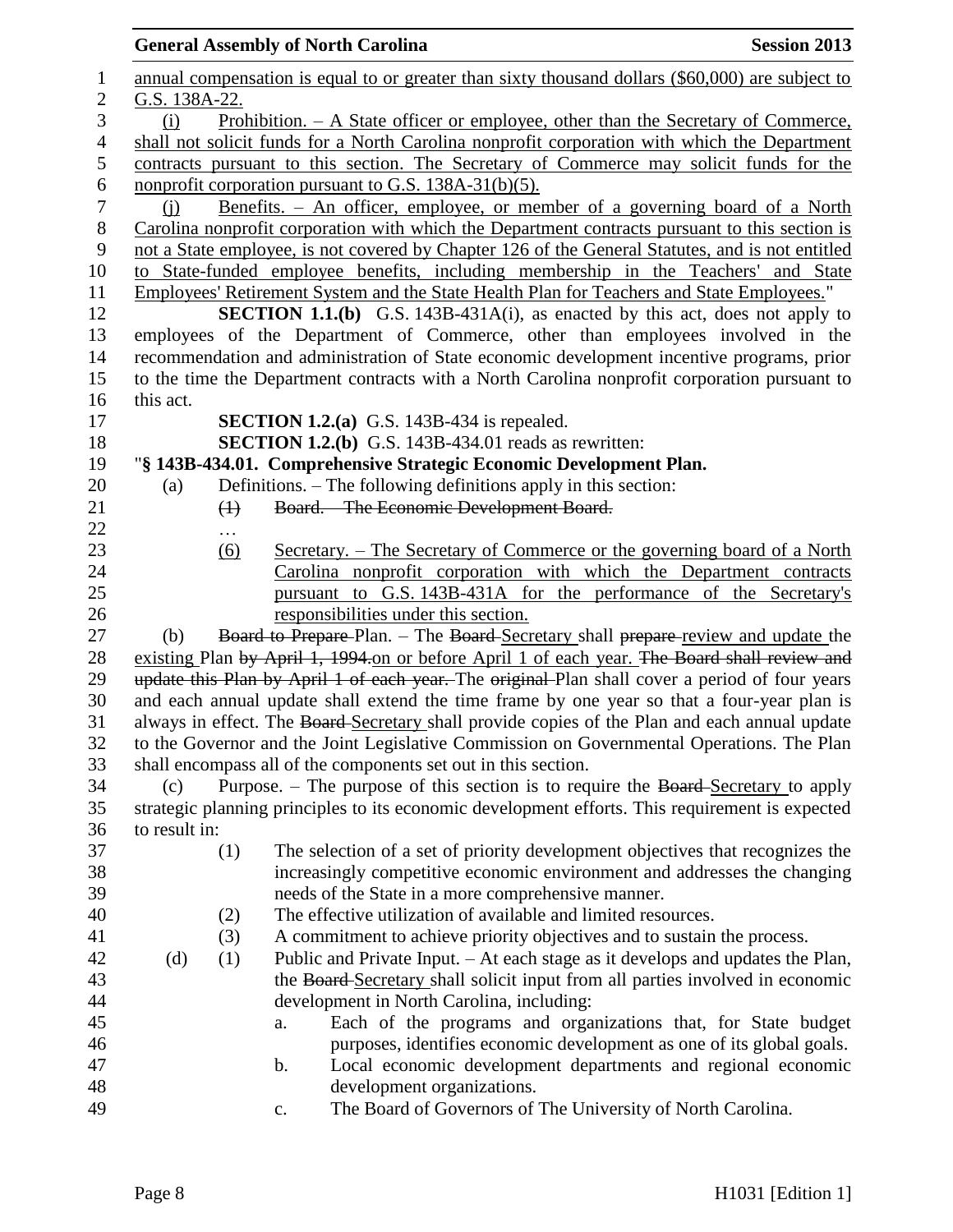|                  |     | <b>General Assembly of North Carolina</b>           | <b>Session 2013</b>                                                                               |
|------------------|-----|-----------------------------------------------------|---------------------------------------------------------------------------------------------------|
| 1                | (2) |                                                     | The Board Secretary shall also hold hearings in each of the Regions to solicit                    |
| $\overline{c}$   |     |                                                     | public input on economic development before the initial Plan is completed.                        |
| 3                |     | The purposes of the public hearings are to:         |                                                                                                   |
| $\overline{4}$   |     | a.                                                  | Assess the strengths and weaknesses of recent regional economic                                   |
| $\mathfrak s$    |     | performance.                                        |                                                                                                   |
| 6                |     | b.                                                  | Examine the status and competitive position of the regional resource                              |
| $\boldsymbol{7}$ |     | base.                                               |                                                                                                   |
| $8\,$            |     | c.                                                  | Identify and seek input on issues that are key to improving the                                   |
| 9                |     | economic well-being of the Region.                  |                                                                                                   |
| 10               |     |                                                     | The Board-Secretary shall hold additional hearings from time to time to                           |
| 11               |     |                                                     | solicit public input regarding economic development activities.                                   |
| 12               | (3) |                                                     | Each component of the Plan shall be based on this broad input and, to the                         |
| 13               |     |                                                     | extent possible, upon a consensus among all affected parties. The Board                           |
| 14               |     |                                                     | Secretary shall coordinate its planning process with any State capital                            |
| 15               |     |                                                     | development planning efforts affecting State infrastructure such as roads and                     |
| 16               |     | water and sewer facilities.                         |                                                                                                   |
| 17               | (e) |                                                     | Environmental Scan. - The first step in developing the Plan shall be to develop an                |
| 18               |     |                                                     | environmental scan based on the input from economic development parties and the public and        |
| 19               |     |                                                     | on information about the economic environment in North Carolina. To prepare the scan, the         |
| 20               |     |                                                     | Board-Secretary shall gather the following-information required in this subsection and ensure     |
| 21               |     |                                                     | that the information is updated periodically. The updated information may be provided in          |
| 22               |     |                                                     | whatever format and through whatever means is most efficient. The information required to         |
| 23               |     | prepare the scan includes all of the following:     |                                                                                                   |
| 24               |     |                                                     |                                                                                                   |
| 25               | (f) |                                                     | Repealed by Session Laws 2012-142, s. 13.4(a), effective July 1, 2012.                            |
| 26               | (g) |                                                     | Vision and Mission Statements. - The Board Secretary shall develop a vision                       |
| 27               |     |                                                     | statement for economic development that would describe the preferred future for North             |
| 28               |     |                                                     | Carolina and what North Carolina would be like if all economic development efforts were           |
| 29               |     |                                                     | successful. The Board-Secretary shall then develop a mission statement that outlines the basic    |
| 30               |     |                                                     | purpose of each of North Carolina's economic development programs. Because special purpose        |
| 31               |     |                                                     | nonprofit organizations are uniquely situated to conduct the entrepreneurial and high-risk        |
| 32               |     |                                                     | activity of investing in and supporting new business creation in the State, they should be        |
| 33               |     |                                                     | assigned a dominant role in this key component of economic development activity.                  |
| 34               | (h) |                                                     | Goals and Objectives. - The Board-Secretary, using data from the public input and                 |
| 35               |     |                                                     | the environmental scan, shall formulate a list of goals and objectives. Goals shall be            |
| 36               |     |                                                     | long-range, four years or more, and shall address both needs of economically distressed           |
| 37               |     |                                                     | Regions and counties as well as opportunities for Regions and counties not distressed. The        |
| 38               |     |                                                     | goals shall be developed with realism but should also be selected so as to encourage every        |
| 39               |     |                                                     | Region and county within the State to develop to its maximum potential. Objectives shall be       |
| 40               |     |                                                     | one year or less in scope and shall, if achieved, lead to the realization of the goals formulated |
| 41               |     | by the Board-Secretary as provided in this section. |                                                                                                   |
| 42               |     |                                                     | Both goals and objectives should be stated largely in economic terms, that is, they should        |
| 43               |     |                                                     | be related to specific population, employment, demographic targets, or economic sector targets.   |
| 44               |     |                                                     | Both efficiency and equity considerations are to be addressed and balanced with special           |
| 45               |     |                                                     | emphasis placed on the needs of disadvantaged or economically distressed populations and          |
| 46               |     |                                                     | communities. The goals and objectives should not state how the economic targets are to be         |
| 47               |     |                                                     | reached, but rather what the economic conditions will be if they are obtained. So that the        |
| 48               |     |                                                     | progress of North Carolina's economic development efforts can be monitored, the Board             |
| 49               |     |                                                     | Secretary shall set objectives for each goal that allow measurement of progress toward the goal.  |
| 50               |     |                                                     | Objectives should be quantifiable and time-specific in order to serve as performance indicators.  |
| 51               |     |                                                     |                                                                                                   |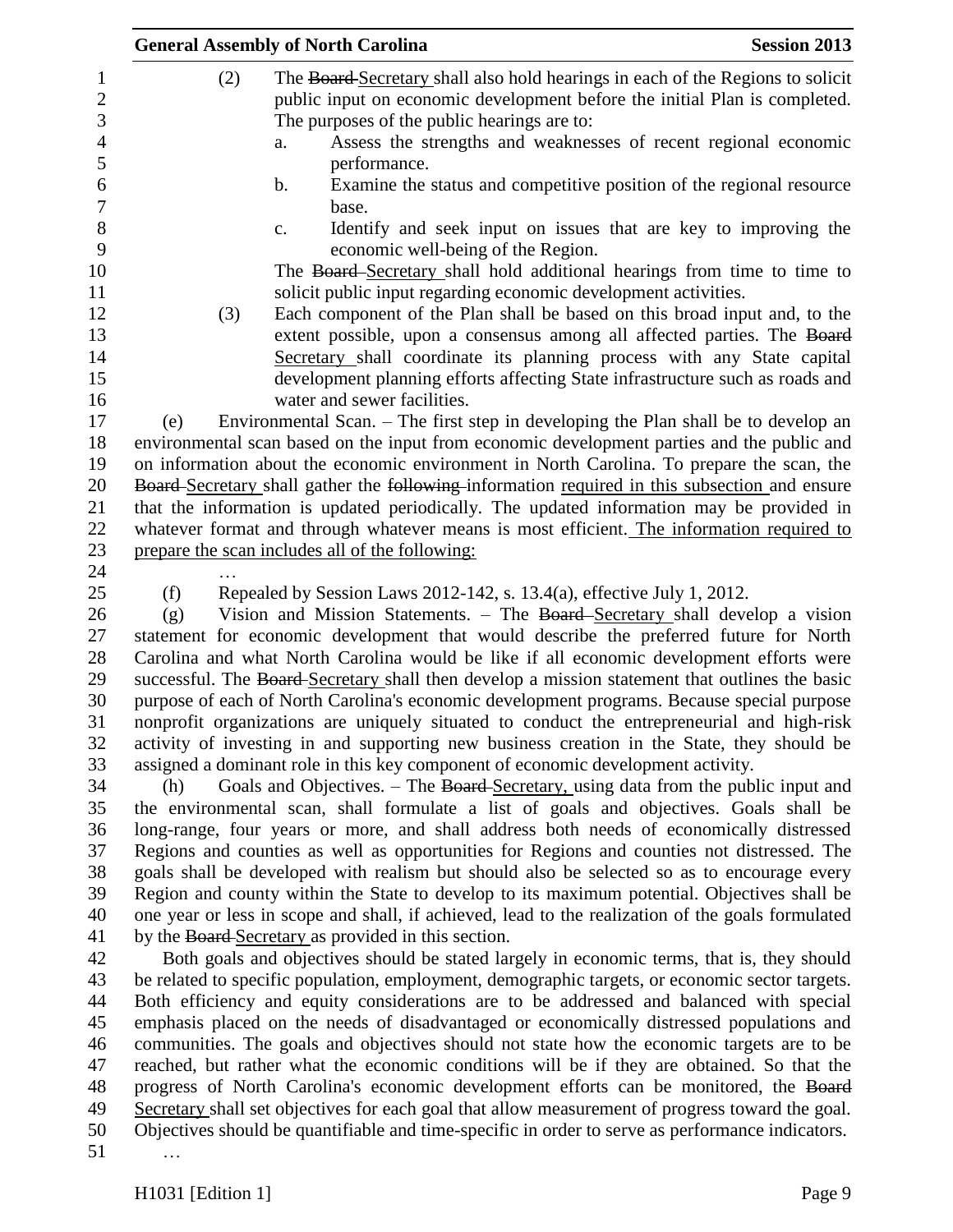## **General Assembly of North Carolina Session 2013**

1 (j) Implementation Plan. – Based upon all of the foregoing steps, the Board-Secretary shall establish an implementation plan assigning to the appropriate parties specific responsibilities for meeting measurable objectives. The implementation plan shall contain all necessary elements so that it may be used as a means to monitor performance, guide appropriations, and evaluate the outcomes of the parties involved in economic development in the State.

 (k) Annual Evaluation. – The Board Secretary shall annually evaluate the State's economic performance based upon the statistics listed in this subsection and upon the Board's Secretary's stated goals and objectives in its Plan. The statistics upon which the evaluation is made should be available to policymakers. The information may be provided in whatever format and through whatever means is most efficient.

…

 (l) Accountability. – The Board Secretary shall make all data, plans, and reports available to the General Assembly, the Joint Legislative Commission on Governmental Operations, the Joint Legislative Economic Development and Global Engagement Oversight Committee, the Senate Appropriations Committee on Natural and Economic Resources, and the House of Representatives Appropriations Subcommittee on Natural and Economic Resources at 18 appropriate times and upon request. The Board-Secretary shall prepare and make available on an annual basis public reports on each of the major sections of the Plan and the Annual Report indicating the degree of success in attaining each development objective."

**SECTION 1.2.(c)** G.S. 143B-437.03 is repealed.

 **SECTION 1.3.** The Department of Commerce shall study and develop a plan for contracting with a North Carolina nonprofit corporation pursuant to G.S. 143B-431A, as enacted by this act, for the performance of economic development activities and duties of the Department. The study shall include each of the following:

- (1) The Department shall develop a plan for private fundraising efforts for the nonprofit corporation for the performance of economic development functions. The study shall include the creation of a budget for the nonprofit corporation that provides for the performance of core functions of the corporation, including economic development functions, in the absence of private funds. The study shall compare the budget of the Department and budget developed for the nonprofit corporation according to Department division and budget category, including personal services; purchased services; supplies; property, plant, and equipment; other expenses and adjustments; aid and public assistance; and other budget categories used by the Department. The study shall include a measurement and estimation of expected private fundraising potential, and the Department shall examine the efforts of other states that have permitted public-private partnerships for economic development activities and report on the source or sources of funds for those partnerships, separately accounting for funds provided by the state and private funds.
- (2) The Department shall report on each performance metric listed in this subdivision. The report shall analyze the Department's performance for each metric for (i) the last full year prior to contracting for performance of the metric, (ii) the annual average for the five-year period preceding contracting for performance of the metric, and (iii) the annual average for the 10-year period preceding contracting for performance of the metric. The performance metrics to be reported upon are as follows:
- a. For business and industry:
	-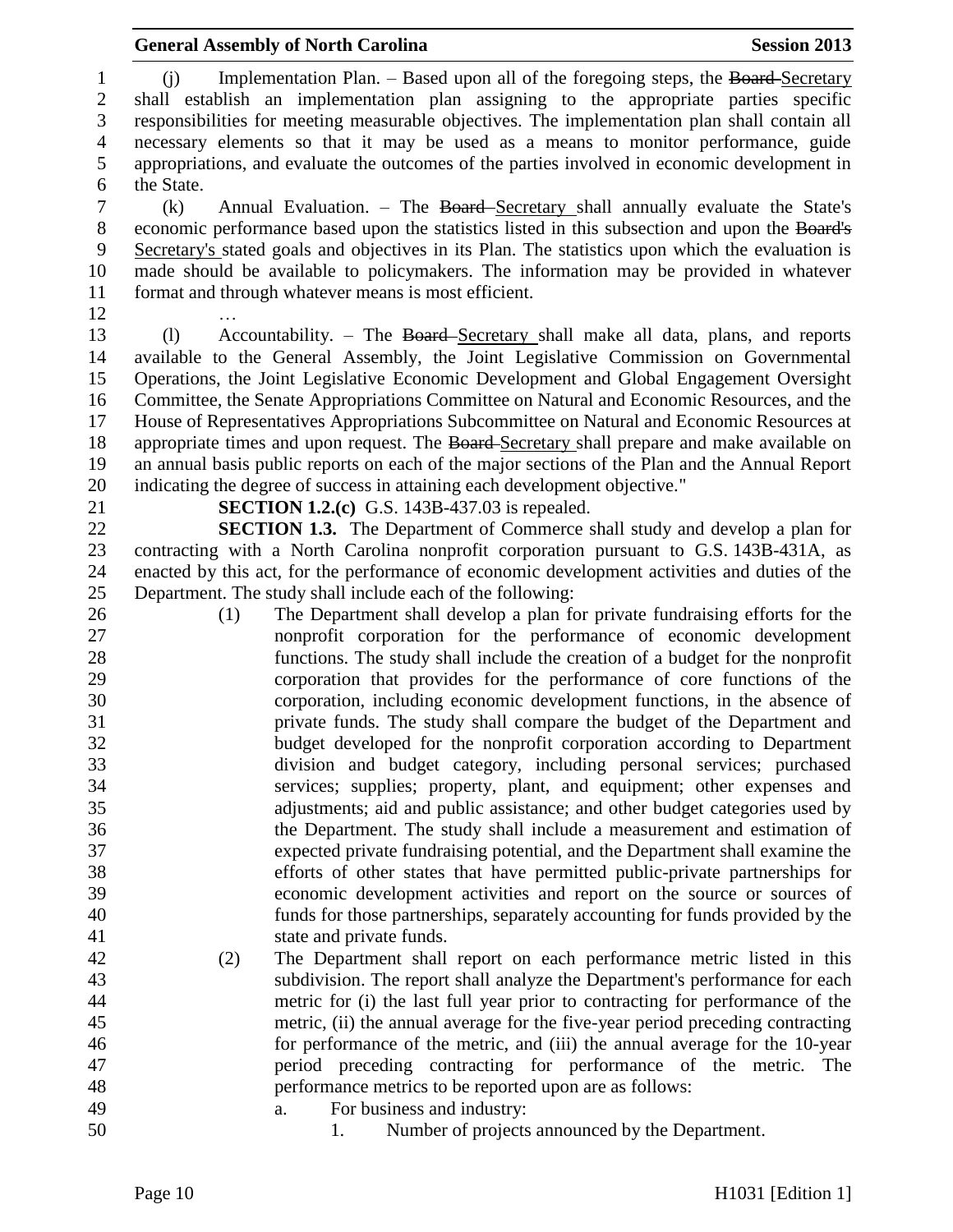|                | <b>General Assembly of North Carolina</b> | <b>Session 2013</b>                                                   |
|----------------|-------------------------------------------|-----------------------------------------------------------------------|
| $\mathbf{1}$   | 2.                                        | Number of projects pursued by the Department that were not            |
| $\sqrt{2}$     |                                           | subsequently announced.                                               |
| 3              | 3.                                        | The originating source of and number of projects identified in        |
| $\overline{4}$ |                                           | sub-sub-subdivisions 1. and 2. of this sub-subdivision,               |
| 5              |                                           | including a designation of whether the project was identified         |
| 6              |                                           | by Departmental staff, local economic development partner,            |
| $\overline{7}$ |                                           | business source, or other source.                                     |
| 8              | 4.                                        | Percentage of projects pursued by the Department that                 |
| 9              |                                           | resulted in announcement.                                             |
| 10             | 5.                                        | Number of jobs anticipated to be created at the time the              |
| 11             |                                           | projects are announced.                                               |
| 12             | 6.                                        | Cost per job in incentives awarded or granted.                        |
| 13             | 7.                                        | Average number of years required for recoupment by the                |
| 14             |                                           | State of incentives awarded and authorized by the Department          |
| 15             |                                           | through increased State tax revenues.                                 |
| 16             | 8.                                        | Any foreign direct investment resulting from departmental             |
| 17             |                                           | activities or expenditures or both.                                   |
| 18             | b.                                        | For marketing:                                                        |
| 19             | 1.                                        | Advertising and marketing budget for the State. Expenditures          |
| 20             |                                           | shall be itemized by print media, radio, television, Internet,        |
| 21             |                                           | business trade<br>shows<br>and<br>conventions,<br>and<br>other        |
| 22             |                                           | communication media.                                                  |
| 23             | 2.                                        | Efficacy and means of evaluating efficacy of marketing                |
| 24             |                                           | efforts in promoting the State as a business destination,             |
| 25             |                                           | including instances of positive mentions of the State or the          |
| 26             |                                           | business environment of the State resulting from marketing            |
| 27<br>28       |                                           | efforts.<br>For international trade:                                  |
| 29             | c.<br>1.                                  | Expenditures of the Department, itemized by departmental              |
| 30             |                                           | staff, independent entities with which the Department                 |
| 31             |                                           | contracts, marketing and communication, trade shows, trade            |
| 32             |                                           | missions, and conventions.                                            |
| 33             | 2.                                        | Information on additional exports generated as a result of            |
| 34             |                                           | departmental activities or expenditures or both.                      |
| 35             | d.                                        | For small business:                                                   |
| 36             | 1.                                        | List of each service and support offered for small businesses         |
| 37             |                                           | in or exploring expansion in or into the State.                       |
| 38             | 2.                                        | Number of small businesses to which services or support has           |
| 39             |                                           | been provided.                                                        |
| 40             | 3.                                        | Number of jobs created or retained as a result of services or         |
| 41             |                                           | support provided.                                                     |
| 42             | e.                                        | For tourism:                                                          |
| 43             | 1.                                        | Advertising and marketing budget for the State. Expenditures          |
| 44             |                                           | shall be itemized by print media, radio, television, Internet,        |
| 45             |                                           | industry shows and conventions, and other communication               |
| 46             |                                           | media.                                                                |
| 47             | 2.                                        | Efficacy and means of evaluating efficacy of marketing                |
| 48             |                                           | efforts in promoting the State as a tourism destination,              |
| 49<br>50       |                                           | including instances of positive mentions of the State or the          |
| 51             |                                           | tourism environment of the State resulting from marketing<br>efforts. |
|                |                                           |                                                                       |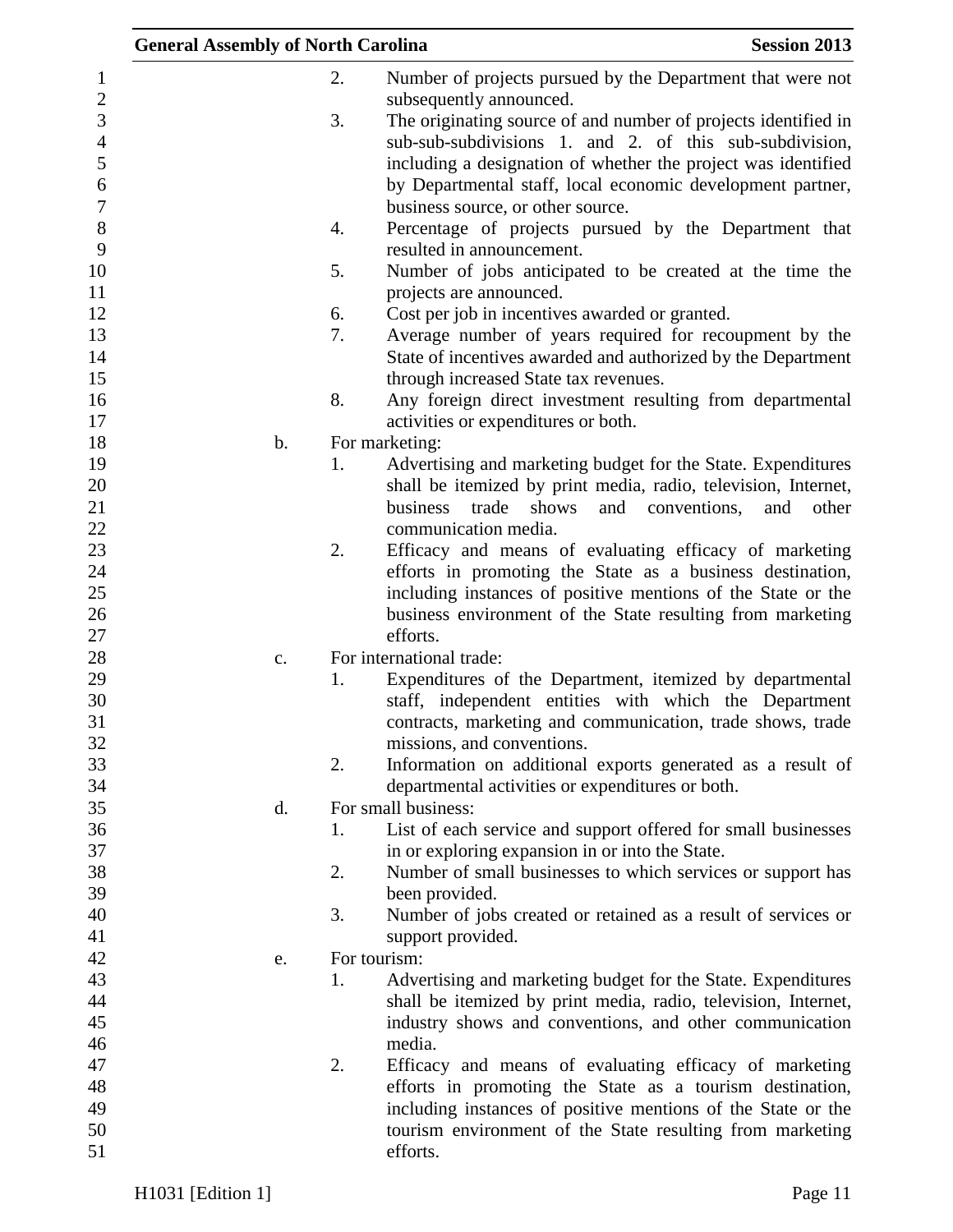|               |                    | <b>General Assembly of North Carolina</b>                                                                                                                                  | <b>Session 2013</b> |
|---------------|--------------------|----------------------------------------------------------------------------------------------------------------------------------------------------------------------------|---------------------|
|               |                    | 3.<br>Number of tourists attracted as a result of departmental                                                                                                             |                     |
|               |                    | efforts.                                                                                                                                                                   |                     |
|               |                    | f.<br>Any other information or performance metrics allowing comparison                                                                                                     |                     |
|               |                    | between departmental and corporate performance for any other                                                                                                               |                     |
|               |                    | economic development division in the Department for which the                                                                                                              |                     |
|               |                    | Department contracts for performance with a North Carolina                                                                                                                 |                     |
|               |                    | nonprofit corporation pursuant to this act.                                                                                                                                |                     |
|               |                    | Any other information or performance metrics deemed useful or<br>g.<br>necessary by the Department in the listed areas or other areas.                                     |                     |
|               |                    | The Department shall make a report to the Office of State Budget Management, to                                                                                            |                     |
|               |                    | the Joint Legislative Commission on Governmental Operations, to the Joint Legislative<br>Economic Development and Global Engagement Oversight Committee, and to the Fiscal |                     |
|               |                    | Research Division no later than December 1, 2014.                                                                                                                          |                     |
|               |                    | The Department shall require the nonprofit corporation to include in each report                                                                                           |                     |
|               |                    | mandated by G.S. $143B-431A(e)(2)$ an analysis of the corporation's performance and a                                                                                      |                     |
|               |                    | comparison to departmental performance using the same performance metrics studied and                                                                                      |                     |
|               |                    | reported by the Department, as required by subdivision (2) of this section.                                                                                                |                     |
|               |                    | <b>SECTION 1.4.</b> G.S. 126-5 reads as rewritten:                                                                                                                         |                     |
|               |                    | "§ 126-5. Employees subject to Chapter; exemptions.                                                                                                                        |                     |
|               |                    |                                                                                                                                                                            |                     |
| (c2)          |                    | The provisions of this Chapter shall not apply to:                                                                                                                         |                     |
|               |                    |                                                                                                                                                                            |                     |
|               | (5)                | Officers, employees, and members of the governing board of a North                                                                                                         |                     |
|               |                    | Carolina nonprofit corporation with which the Department of Commerce has                                                                                                   |                     |
|               |                    | contracted pursuant to the authority granted in G.S. 143B-431A.                                                                                                            |                     |
|               |                    |                                                                                                                                                                            |                     |
| (d)           | (1)                | Exempt Positions in Cabinet Department. – Subject to the provisions of this                                                                                                |                     |
|               |                    | Chapter, which is known as the State Personnel Act, the Governor may                                                                                                       |                     |
|               |                    | designate a total of 1,000 exempt positions throughout the following                                                                                                       |                     |
|               |                    | departments:                                                                                                                                                               |                     |
|               |                    |                                                                                                                                                                            |                     |
|               | (2b)               | Designation of Liaison Positions. – Liaisons to the Collaboration for                                                                                                      |                     |
|               |                    | Prosperity Zones set out in G.S. 143B-28.1 for the Departments of                                                                                                          |                     |
|               |                    | Commerce, Environment and Natural Resources, and Transportation are                                                                                                        |                     |
|               | $\pmb{\mathsf{H}}$ | designated as exempt.                                                                                                                                                      |                     |
|               |                    |                                                                                                                                                                            |                     |
|               |                    | SECTION 1.5. Section 15.7A of S.L. 2013-360 is repealed.                                                                                                                   |                     |
|               |                    | <b>SECTION 1.6.</b> Section 1.5 of this act is effective when it becomes law. The                                                                                          |                     |
|               |                    | remainder of this Part becomes effective July 1, 2014.                                                                                                                     |                     |
|               |                    |                                                                                                                                                                            |                     |
| PART II.      |                    | <b>MODIFY</b><br>NORTH CAROLINA BOARD OF SCIENCE                                                                                                                           | <b>AND</b>          |
|               | <b>TECHNOLOGY</b>  |                                                                                                                                                                            |                     |
|               |                    | <b>SECTION 2.1.</b> Part 18 of Article 10 of Chapter 143B of the General Statutes reads                                                                                    |                     |
| as rewritten: |                    |                                                                                                                                                                            |                     |
|               |                    | "Part 18. North Carolina Board of Science and Technology-Science, Technology, and                                                                                          |                     |
|               |                    | Innovation.                                                                                                                                                                |                     |
|               |                    | "§ 143B-472.80. North Carolina Board of Science and Technology; Science, Technology,                                                                                       |                     |
|               |                    | and Innovation; creation; powers and duties.                                                                                                                               |                     |
|               |                    | The North Carolina Board of Science and Technology Science, Technology, and Innovation                                                                                     |                     |
|               |                    | of the Department of Commerce is created. The Board has the following powers and duties:                                                                                   |                     |
|               |                    |                                                                                                                                                                            |                     |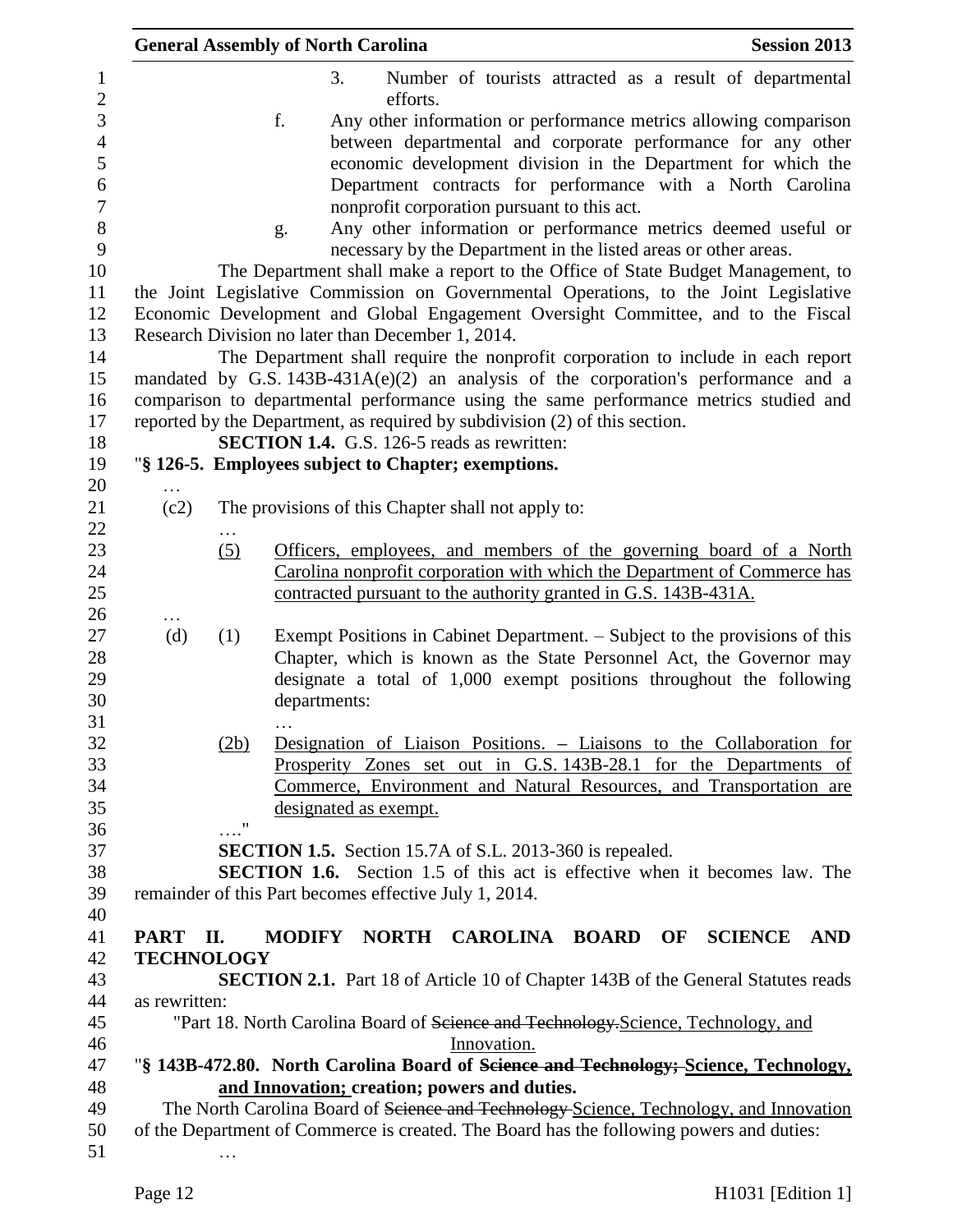| <b>General Assembly of North Carolina</b>                                                         | <b>Session 2013</b> |
|---------------------------------------------------------------------------------------------------|---------------------|
| (4)<br>To advise and make recommendations to the Governor, the General                            |                     |
| Assembly, the Secretary of Commerce, and the Economic Development                                 |                     |
| Board-any North Carolina nonprofit corporation with which the Department                          |                     |
| of Commerce contracts pursuant to G.S. 143B-431A on the role of science                           |                     |
| and technology science, technology, and innovation in the economic growth                         |                     |
| and development of North Carolina.                                                                |                     |
| "§ 143B-472.81. North Carolina Board of Science and Technology; Science, Technology,              |                     |
| and Innovation; membership; organization; compensation; staff services.                           |                     |
| The North Carolina Board of Science and Technology Science, Technology, and<br>(a)                |                     |
| Innovation consists of the Governor, the Secretary of Commerce, and $17-23$ members               |                     |
| appointed as follows: the Governor shall appoint one member from the University of North          |                     |
| Carolina at Chapel Hill, one member from North Carolina State University at Raleigh, and two      |                     |
| members from other components of the University of North Carolina, one of which shall be          |                     |
| from a historically black college or university, all nominated by the President of the University |                     |
| of North Carolina; one member from Duke University, nominated by the President of Duke            |                     |
| University; one member from a private college or university, other than Duke University, in       |                     |
| North Carolina, nominated by the President of the Association of Private Colleges and             |                     |
| Universities; one member of the North Carolina Community College System; one member               |                     |
| representing K-12 public education; one member from the Research Triangle Institute,              |                     |
| nominated by the executive committee of the board of that institute; one member from the          |                     |
| Microelectronics Center of North Carolina, nominated by the executive committee of the board      |                     |
| of that center; one member from the North Carolina Biotechnology Center, nominated by the         |                     |
| executive committee of the board of that center; four six members from private industry in        |                     |
| North Carolina, at least one of whom shall be a professional engineer registered pursuant to      |                     |
| Chapter 89C of the General Statutes or a person who holds at least a bachelors degree in          |                     |
| engineering from an accredited college or university; and two members from public agencies in     |                     |
| North Carolina. Carolina; and seven at-large members. Two members shall be appointed by the       |                     |
| General Assembly, one shall be appointed upon the recommendation of the President Pro             |                     |
| Tempore of the Senate, and one shall be appointed upon the recommendation of the Speaker of       |                     |
| the House of Representatives in accordance with G.S. 120-121. The nominating authority for        |                     |
| any vacancy on the Board among members appointed by the Governor shall submit to the              |                     |
| Governor two nominations for each position to be filled, and the persons so nominated shall       |                     |
| represent different disciplines.                                                                  |                     |
| . <sup>.</sup>                                                                                    |                     |
| <b>SECTION 2.2.</b> G.S. 143B-437.80 reads as rewritten:                                          |                     |
| "§ 143B-437.80. North Carolina SBIR/STTR Incentive Program.                                       |                     |

 (a) Program. – There is established the North Carolina SBIR/STTR Incentive Program to be administered by the North Carolina Board of Science and Technology.Science, Technology, and Innovation. In order to foster job creation and economic development in the State, the Board may provide grants to eligible businesses to offset costs associated with applying to the United States Small Business Administration for Small Business Innovative Research (SBIR) grants or Small Business Technology Transfer Research (STTR) grants. The grants shall be paid from the One North Carolina Small Business Account established in G.S. 143B-437.71.

…

47 (c) Grant. – The North Carolina Board of Science and Technology Science, Technology, and Innovation may award grants to reimburse an eligible business for up to fifty percent (50%) of the costs of preparing and submitting a SBIR/STTR Phase I proposal, up to a maximum of three thousand dollars (\$3,000). A business may receive only one grant under this section per year. A business may receive only one grant under this section with respect to each federal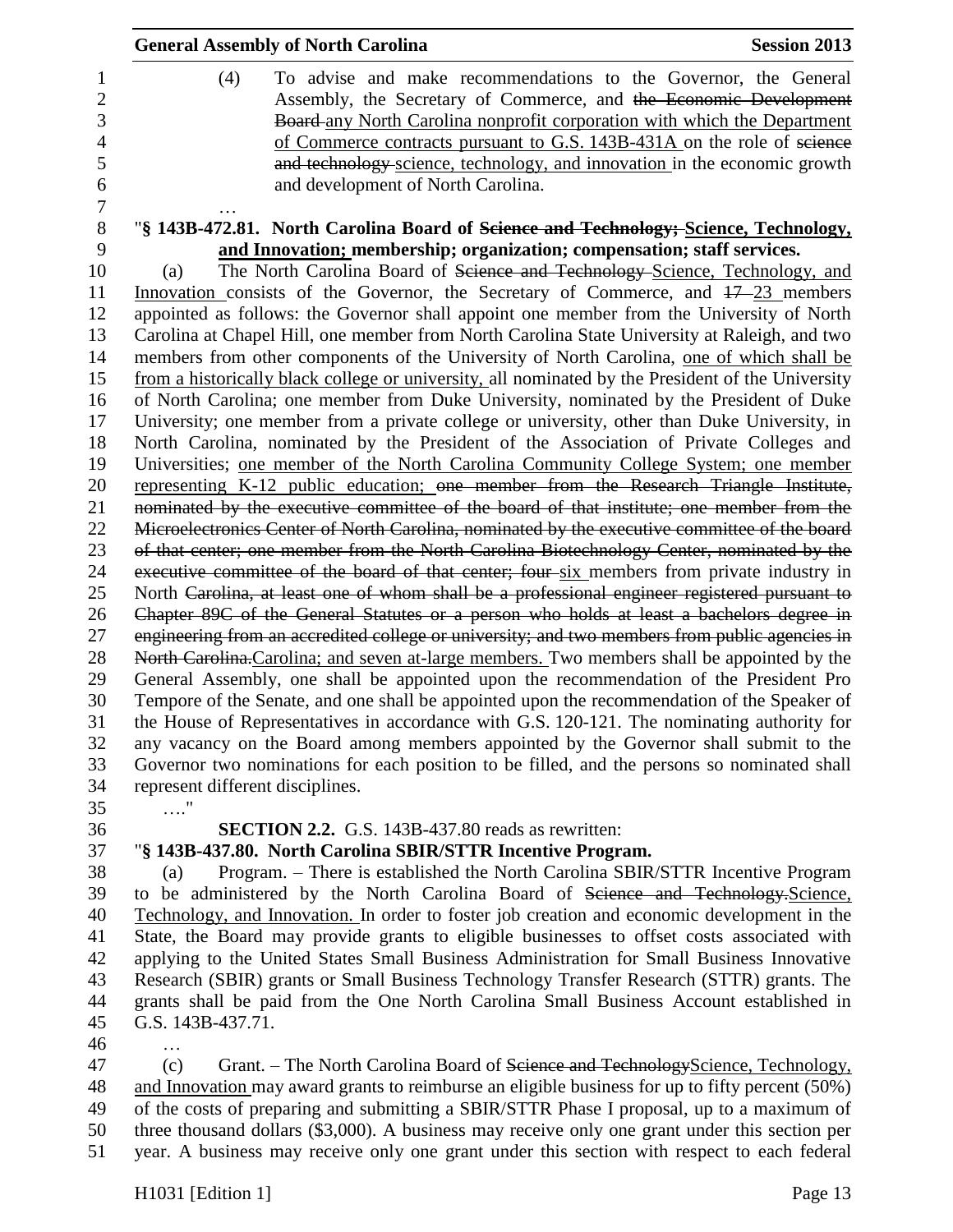| proposal submission. Costs that may be reimbursed include costs incurred directly related to<br>$\mathbf{1}$<br>$\overline{2}$<br>preparation and submission of the grant such as word processing services, proposal consulting<br>fees, project-related supplies, literature searches, rental of space or equipment related to the<br>3<br>proposal preparation, and salaries of individuals involved with the preparation of the proposals.<br>$\overline{4}$<br>5<br>Costs that shall not be reimbursed include travel expenses, large equipment purchases, facility<br>or leasehold improvements, and legal fees.<br>6<br>$\tau$<br>Application. - A business shall apply, under oath, to the North Carolina Board of<br>(d)<br>Science and Technology Science, Technology, and Innovation for a grant under this section on<br>$8\,$<br>a form prescribed by the Board that includes at least all of the following:<br>9<br>10<br><b>SECTION 2.3.</b> G.S. 143B-437.81 reads as rewritten:<br>11<br>"§ 143B-437.81. North Carolina SBIR/STTR Matching Funds Program.<br>12<br>Program. - There is established the North Carolina SBIR/STTR Matching Funds<br>13<br>(a)<br>14<br>Program to be administered by the North Carolina Board of Science and Technology. Science, |  |
|---------------------------------------------------------------------------------------------------------------------------------------------------------------------------------------------------------------------------------------------------------------------------------------------------------------------------------------------------------------------------------------------------------------------------------------------------------------------------------------------------------------------------------------------------------------------------------------------------------------------------------------------------------------------------------------------------------------------------------------------------------------------------------------------------------------------------------------------------------------------------------------------------------------------------------------------------------------------------------------------------------------------------------------------------------------------------------------------------------------------------------------------------------------------------------------------------------------------------------------------------------------------------------|--|
|                                                                                                                                                                                                                                                                                                                                                                                                                                                                                                                                                                                                                                                                                                                                                                                                                                                                                                                                                                                                                                                                                                                                                                                                                                                                                 |  |
|                                                                                                                                                                                                                                                                                                                                                                                                                                                                                                                                                                                                                                                                                                                                                                                                                                                                                                                                                                                                                                                                                                                                                                                                                                                                                 |  |
|                                                                                                                                                                                                                                                                                                                                                                                                                                                                                                                                                                                                                                                                                                                                                                                                                                                                                                                                                                                                                                                                                                                                                                                                                                                                                 |  |
|                                                                                                                                                                                                                                                                                                                                                                                                                                                                                                                                                                                                                                                                                                                                                                                                                                                                                                                                                                                                                                                                                                                                                                                                                                                                                 |  |
|                                                                                                                                                                                                                                                                                                                                                                                                                                                                                                                                                                                                                                                                                                                                                                                                                                                                                                                                                                                                                                                                                                                                                                                                                                                                                 |  |
|                                                                                                                                                                                                                                                                                                                                                                                                                                                                                                                                                                                                                                                                                                                                                                                                                                                                                                                                                                                                                                                                                                                                                                                                                                                                                 |  |
|                                                                                                                                                                                                                                                                                                                                                                                                                                                                                                                                                                                                                                                                                                                                                                                                                                                                                                                                                                                                                                                                                                                                                                                                                                                                                 |  |
| 15<br>Technology, and Innovation. In order to foster job creation and economic development in the                                                                                                                                                                                                                                                                                                                                                                                                                                                                                                                                                                                                                                                                                                                                                                                                                                                                                                                                                                                                                                                                                                                                                                               |  |
| State, the Board may provide grants to eligible businesses to match funds received by a<br>16                                                                                                                                                                                                                                                                                                                                                                                                                                                                                                                                                                                                                                                                                                                                                                                                                                                                                                                                                                                                                                                                                                                                                                                   |  |
| business as a SBIR or STTR Phase I award and to encourage businesses to apply for Phase II<br>17                                                                                                                                                                                                                                                                                                                                                                                                                                                                                                                                                                                                                                                                                                                                                                                                                                                                                                                                                                                                                                                                                                                                                                                |  |
| 18<br>awards.                                                                                                                                                                                                                                                                                                                                                                                                                                                                                                                                                                                                                                                                                                                                                                                                                                                                                                                                                                                                                                                                                                                                                                                                                                                                   |  |
| 19                                                                                                                                                                                                                                                                                                                                                                                                                                                                                                                                                                                                                                                                                                                                                                                                                                                                                                                                                                                                                                                                                                                                                                                                                                                                              |  |
| 20<br>Grant. - The North Carolina Board of Science and Technology Science,<br>(c)                                                                                                                                                                                                                                                                                                                                                                                                                                                                                                                                                                                                                                                                                                                                                                                                                                                                                                                                                                                                                                                                                                                                                                                               |  |
| Technology, and Innovation may award grants to match the funds received by a business<br>21<br>through a SBIR/STTR Phase I proposal up to a maximum of one hundred thousand dollars                                                                                                                                                                                                                                                                                                                                                                                                                                                                                                                                                                                                                                                                                                                                                                                                                                                                                                                                                                                                                                                                                             |  |
| 22<br>23<br>(\$100,000). Seventy-five percent (75%) of the total grant shall be remitted to the business upon                                                                                                                                                                                                                                                                                                                                                                                                                                                                                                                                                                                                                                                                                                                                                                                                                                                                                                                                                                                                                                                                                                                                                                   |  |
| receipt of the SBIR/STTR Phase I award and application for funds under this section.<br>24                                                                                                                                                                                                                                                                                                                                                                                                                                                                                                                                                                                                                                                                                                                                                                                                                                                                                                                                                                                                                                                                                                                                                                                      |  |
| 25<br>Twenty-five percent (25%) of the total grant shall be remitted to the business upon submission                                                                                                                                                                                                                                                                                                                                                                                                                                                                                                                                                                                                                                                                                                                                                                                                                                                                                                                                                                                                                                                                                                                                                                            |  |
| 26<br>by the business of the Phase II application to the funding agency and acceptance of the Phase I                                                                                                                                                                                                                                                                                                                                                                                                                                                                                                                                                                                                                                                                                                                                                                                                                                                                                                                                                                                                                                                                                                                                                                           |  |
| report by the funding agency. A business may receive only one grant under this section per<br>27                                                                                                                                                                                                                                                                                                                                                                                                                                                                                                                                                                                                                                                                                                                                                                                                                                                                                                                                                                                                                                                                                                                                                                                |  |
| year. A business may receive only one grant under this section with respect to each federal<br>28                                                                                                                                                                                                                                                                                                                                                                                                                                                                                                                                                                                                                                                                                                                                                                                                                                                                                                                                                                                                                                                                                                                                                                               |  |
| 29<br>proposal submission. Over its lifetime, a business may receive a maximum of five awards                                                                                                                                                                                                                                                                                                                                                                                                                                                                                                                                                                                                                                                                                                                                                                                                                                                                                                                                                                                                                                                                                                                                                                                   |  |
| 30<br>under this section.                                                                                                                                                                                                                                                                                                                                                                                                                                                                                                                                                                                                                                                                                                                                                                                                                                                                                                                                                                                                                                                                                                                                                                                                                                                       |  |
| Application. - A business shall apply, under oath, to the North Carolina Board of<br>31<br>(d)                                                                                                                                                                                                                                                                                                                                                                                                                                                                                                                                                                                                                                                                                                                                                                                                                                                                                                                                                                                                                                                                                                                                                                                  |  |
| 32<br>Science and Technology-Science, Technology, and Innovation for a grant under this section on<br>33<br>a form prescribed by the Board that includes at least all of the following:                                                                                                                                                                                                                                                                                                                                                                                                                                                                                                                                                                                                                                                                                                                                                                                                                                                                                                                                                                                                                                                                                         |  |
| 34<br>. 1                                                                                                                                                                                                                                                                                                                                                                                                                                                                                                                                                                                                                                                                                                                                                                                                                                                                                                                                                                                                                                                                                                                                                                                                                                                                       |  |
| 35                                                                                                                                                                                                                                                                                                                                                                                                                                                                                                                                                                                                                                                                                                                                                                                                                                                                                                                                                                                                                                                                                                                                                                                                                                                                              |  |
| 36<br>PART III. CREATION OF COLLABORATION FOR PROSPERITY ZONES                                                                                                                                                                                                                                                                                                                                                                                                                                                                                                                                                                                                                                                                                                                                                                                                                                                                                                                                                                                                                                                                                                                                                                                                                  |  |
| 37<br><b>SECTION 3.1.</b> Intent to create Collaboration for Prosperity Zones. - It is the intent                                                                                                                                                                                                                                                                                                                                                                                                                                                                                                                                                                                                                                                                                                                                                                                                                                                                                                                                                                                                                                                                                                                                                                               |  |
| of the General Assembly to establish geographically uniform zones in this State to facilitate<br>38<br>39                                                                                                                                                                                                                                                                                                                                                                                                                                                                                                                                                                                                                                                                                                                                                                                                                                                                                                                                                                                                                                                                                                                                                                       |  |
| collaborative and coordinated planning and use of resources, to improve cooperation with other<br>40<br>governmental and nonprofit entities at the local and regional level, to facilitate administrative                                                                                                                                                                                                                                                                                                                                                                                                                                                                                                                                                                                                                                                                                                                                                                                                                                                                                                                                                                                                                                                                       |  |
| efficiencies within State government, to receive advice on economic development issues by<br>41                                                                                                                                                                                                                                                                                                                                                                                                                                                                                                                                                                                                                                                                                                                                                                                                                                                                                                                                                                                                                                                                                                                                                                                 |  |
| local boards established by a North Carolina nonprofit corporation with which the Department<br>42                                                                                                                                                                                                                                                                                                                                                                                                                                                                                                                                                                                                                                                                                                                                                                                                                                                                                                                                                                                                                                                                                                                                                                              |  |
| 43<br>of Commerce contracts, and, to the extent feasible, to establish one-stop sources in each region                                                                                                                                                                                                                                                                                                                                                                                                                                                                                                                                                                                                                                                                                                                                                                                                                                                                                                                                                                                                                                                                                                                                                                          |  |
| for citizens and businesses seeking State services at a regional level.<br>44                                                                                                                                                                                                                                                                                                                                                                                                                                                                                                                                                                                                                                                                                                                                                                                                                                                                                                                                                                                                                                                                                                                                                                                                   |  |
| <b>SECTION 3.2.</b> Article 1 of Chapter 143B of the General Statutes is amended by<br>45                                                                                                                                                                                                                                                                                                                                                                                                                                                                                                                                                                                                                                                                                                                                                                                                                                                                                                                                                                                                                                                                                                                                                                                       |  |
| 46<br>adding a new section to read:                                                                                                                                                                                                                                                                                                                                                                                                                                                                                                                                                                                                                                                                                                                                                                                                                                                                                                                                                                                                                                                                                                                                                                                                                                             |  |
| "§ 143B-28.1. Create Collaboration for Prosperity Zones.<br>47                                                                                                                                                                                                                                                                                                                                                                                                                                                                                                                                                                                                                                                                                                                                                                                                                                                                                                                                                                                                                                                                                                                                                                                                                  |  |
| For purposes of enhanced collaboration and cooperation between governmental agencies,<br>48                                                                                                                                                                                                                                                                                                                                                                                                                                                                                                                                                                                                                                                                                                                                                                                                                                                                                                                                                                                                                                                                                                                                                                                     |  |
| planning, use of resources, and improved efficiency at a regional level, the State is hereby<br>49<br>divided into eight permanent zones as follows:<br>50                                                                                                                                                                                                                                                                                                                                                                                                                                                                                                                                                                                                                                                                                                                                                                                                                                                                                                                                                                                                                                                                                                                      |  |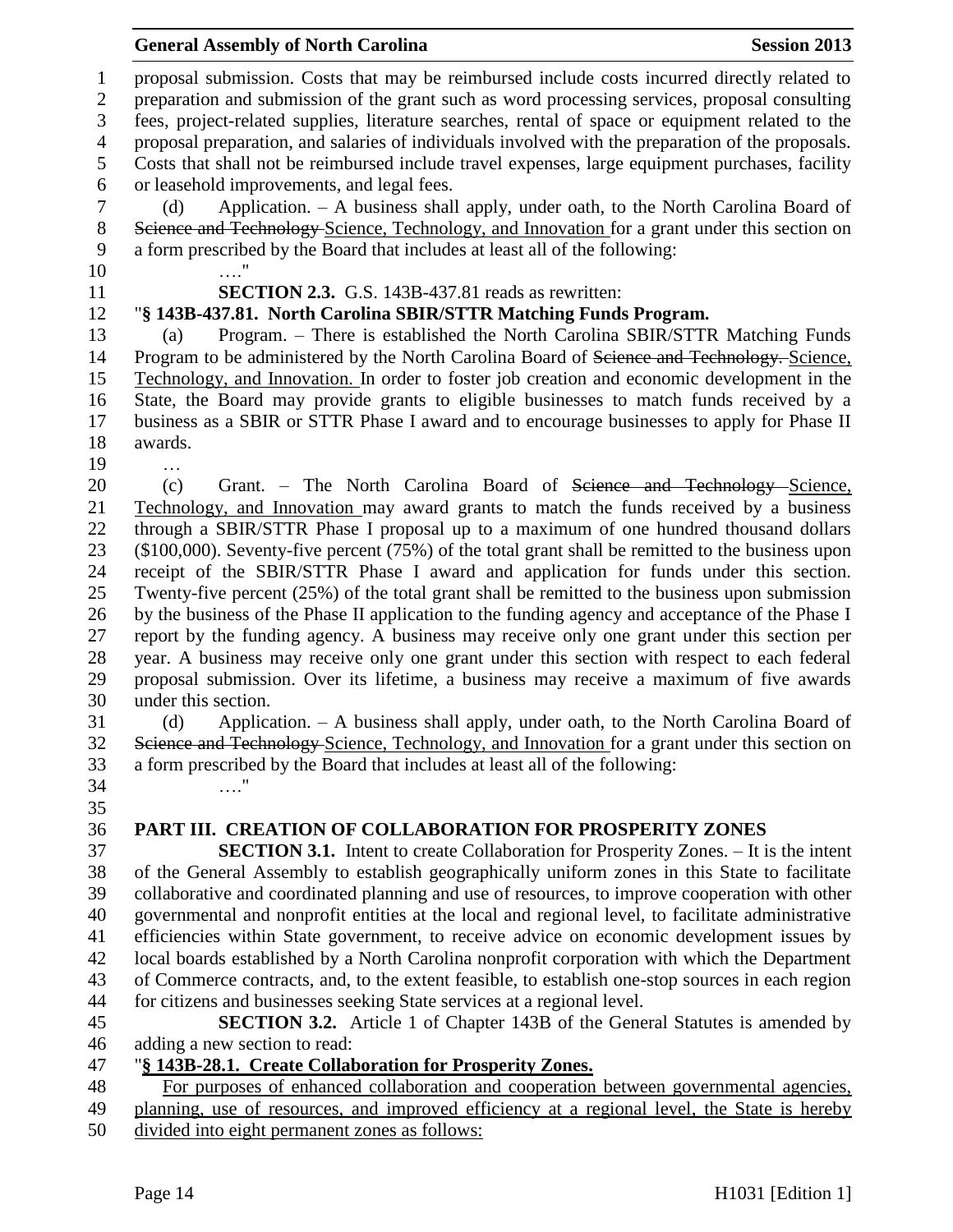|                                                                                                | <b>General Assembly of North Carolina</b><br><b>Session 2013</b>                               |  |  |  |  |
|------------------------------------------------------------------------------------------------|------------------------------------------------------------------------------------------------|--|--|--|--|
| (1)                                                                                            | Western Region, consisting of Buncombe, Cherokee, Clay, Graham,                                |  |  |  |  |
|                                                                                                | Haywood, Henderson, Jackson, Macon, Madison, Polk, Rutherford, Swain,                          |  |  |  |  |
|                                                                                                | and Transylvania Counties.                                                                     |  |  |  |  |
| (2)                                                                                            | Northwest Region, consisting of Alleghany, Ashe, Alexander, Avery, Burke,                      |  |  |  |  |
|                                                                                                | Caldwell, Catawba, McDowell, Mitchell, Watauga, Wilkes, and Yancey                             |  |  |  |  |
|                                                                                                | Counties.                                                                                      |  |  |  |  |
| $\left(3\right)$                                                                               | Southwest Region, consisting of Anson, Cabarrus, Cleveland, Gaston,                            |  |  |  |  |
|                                                                                                | Iredell, Lincoln, Mecklenburg, Rowan, Stanly, and Union Counties.                              |  |  |  |  |
| (4)                                                                                            | Piedmont-Triad (Central) Region, consisting of Alamance, Caswell,                              |  |  |  |  |
|                                                                                                | Davidson, Davie, Forsyth, Guilford, Randolph, Rockingham, Stokes, Surry,                       |  |  |  |  |
|                                                                                                | and Yadkin Counties.                                                                           |  |  |  |  |
| (5)                                                                                            | North Central Region, consisting of Chatham, Durham, Edgecombe,                                |  |  |  |  |
|                                                                                                | Franklin, Granville, Harnett, Johnston, Lee, Nash, Orange, Person, Vance,                      |  |  |  |  |
|                                                                                                | Wake, Warren, and Wilson Counties.                                                             |  |  |  |  |
| (6)                                                                                            | Sandhills (South Central) Region, consisting of Bladen, Columbus,                              |  |  |  |  |
|                                                                                                | Cumberland, Hoke, Montgomery, Moore, Richmond, Robeson, Sampson,                               |  |  |  |  |
|                                                                                                | and Scotland Counties.                                                                         |  |  |  |  |
| (7)                                                                                            | Northeast Region, consisting of Beaufort, Bertie, Camden, Chowan,                              |  |  |  |  |
|                                                                                                | Currituck, Dare, Gates, Halifax, Hertford, Hyde, Martin, Northampton,                          |  |  |  |  |
|                                                                                                | Pasquotank, Perquimans, Pitt, Tyrrell, and Washington Counties.                                |  |  |  |  |
| (8)                                                                                            | Southeast Region, consisting of Brunswick, Carteret, Craven, Duplin,                           |  |  |  |  |
|                                                                                                | Greene, Jones, Lenoir, New Hanover, Onslow, Pamlico, Pender, and Wayne                         |  |  |  |  |
|                                                                                                | Counties."                                                                                     |  |  |  |  |
|                                                                                                | <b>SECTION 3.3.</b> Agencies shall, by January 1, 2015, report to the Joint Legislative        |  |  |  |  |
|                                                                                                | Commission on Governmental Operations and the Study Commission on Collaboration for            |  |  |  |  |
|                                                                                                | Prosperity on how they plan to establish Collaboration for Prosperity Zones as defined by this |  |  |  |  |
| act.                                                                                           |                                                                                                |  |  |  |  |
|                                                                                                | <b>SECTION 3.4.</b> G.S. 115C-65 reads as rewritten:                                           |  |  |  |  |
| "§ 115C-65. State divided into districts.                                                      |                                                                                                |  |  |  |  |
| The State of North Carolina shall be divided into eight educational districts districts, which |                                                                                                |  |  |  |  |
| shall match the composition of the zones set forth in G.S. 143B-28.1 embracing the counties    |                                                                                                |  |  |  |  |
| herein set forth:                                                                              |                                                                                                |  |  |  |  |
|                                                                                                |                                                                                                |  |  |  |  |
|                                                                                                | <b>FIRST DISTRICT</b>                                                                          |  |  |  |  |
|                                                                                                |                                                                                                |  |  |  |  |
|                                                                                                | Beaufort, Bertie, Camden, Chowan, Currituck, Dare, Gates, Hertford, Hyde, Martin,              |  |  |  |  |
|                                                                                                | Pasquotank, Perquimans, Pitt, Tyrrell, Washington.                                             |  |  |  |  |
|                                                                                                |                                                                                                |  |  |  |  |
|                                                                                                | <b>SECOND DISTRICT</b>                                                                         |  |  |  |  |
|                                                                                                |                                                                                                |  |  |  |  |
|                                                                                                | Brunswick, Carteret, Craven, Duplin, Greene, Jones, Lenoir, New Hanover, Onslow,               |  |  |  |  |
|                                                                                                | Pamlico, Pender, Sampson, Wayne.                                                               |  |  |  |  |
|                                                                                                |                                                                                                |  |  |  |  |
|                                                                                                | <b>THIRD DISTRICT</b>                                                                          |  |  |  |  |
|                                                                                                |                                                                                                |  |  |  |  |
| Durham, Edgecombe, Franklin, Granville, Halifax, Johnston, Nash, Northampton, Vance,           |                                                                                                |  |  |  |  |
| Wake, Warren, Wilson.                                                                          |                                                                                                |  |  |  |  |
|                                                                                                |                                                                                                |  |  |  |  |
|                                                                                                | <b>FOURTH DISTRICT</b>                                                                         |  |  |  |  |
|                                                                                                |                                                                                                |  |  |  |  |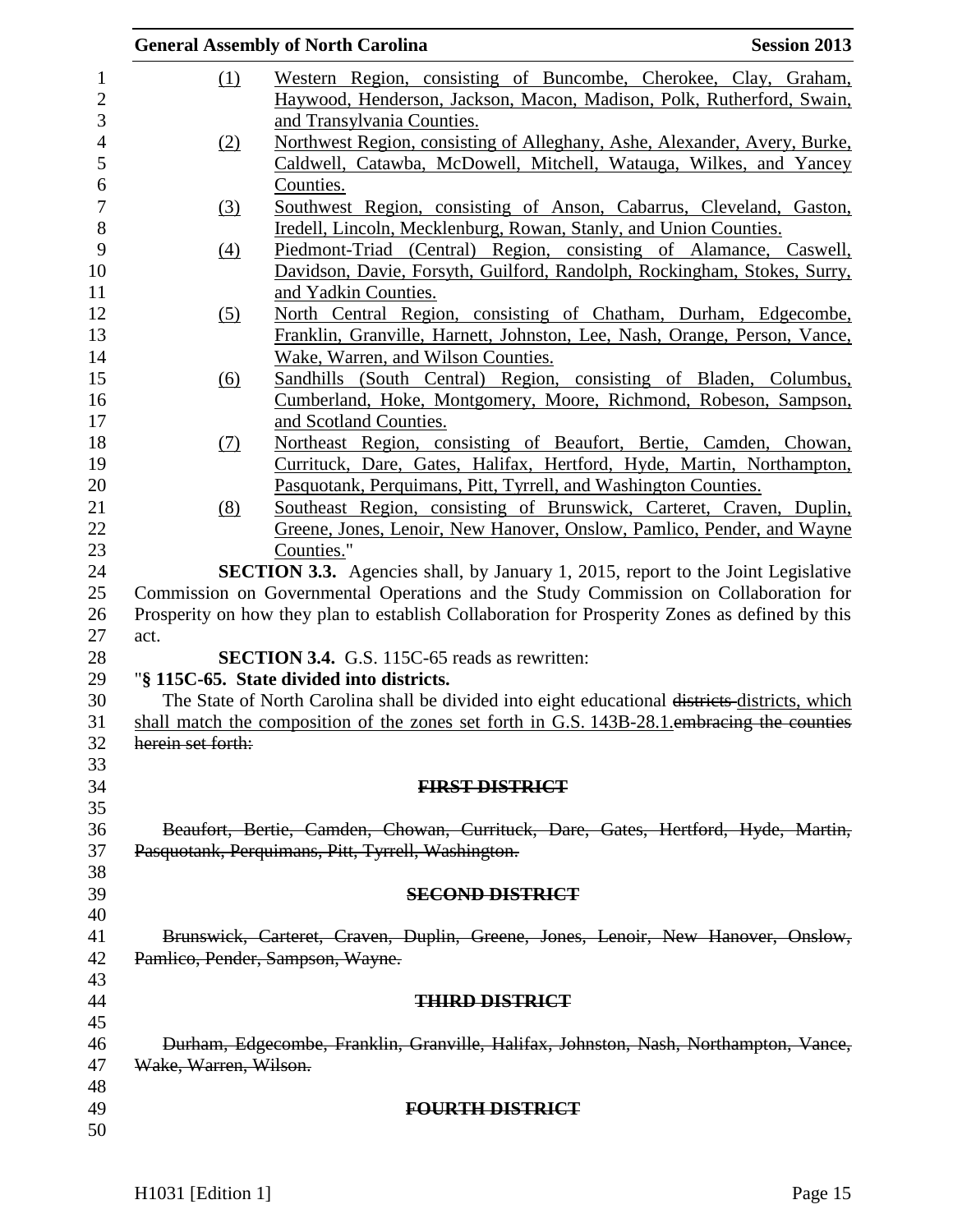| <b>General Assembly of North Carolina</b>                                                                                                                                                       | <b>Session 2013</b>                                                                  |  |  |  |  |
|-------------------------------------------------------------------------------------------------------------------------------------------------------------------------------------------------|--------------------------------------------------------------------------------------|--|--|--|--|
| Bladen, Columbus, Cumberland, Harnett, Hoke, Lee, Montgomery, Moore, Richmond,<br>Robeson, Scotland.                                                                                            |                                                                                      |  |  |  |  |
| <b>FIFTH DISTRICT</b>                                                                                                                                                                           |                                                                                      |  |  |  |  |
| Alamance, Caswell, Chatham, Davidson, Forsyth, Guilford, Orange, Person, Randolph,                                                                                                              |                                                                                      |  |  |  |  |
| Rockingham, Stokes.                                                                                                                                                                             |                                                                                      |  |  |  |  |
| <b>SIXTH DISTRICT</b>                                                                                                                                                                           |                                                                                      |  |  |  |  |
| Anson, Cabarrus, Cleveland, Gaston, Lincoln, Mecklenburg, Stanly, Union.                                                                                                                        |                                                                                      |  |  |  |  |
| <b>SEVENTH DISTRICT</b>                                                                                                                                                                         |                                                                                      |  |  |  |  |
| Alexander, Alleghany, Ashe, Avery, Burke, Caldwell, Catawba, Davie, Iredell, Rowan,<br>Surry, Watauga, Wilkes, Yadkin.                                                                          |                                                                                      |  |  |  |  |
| EIGHTH DISTRICT                                                                                                                                                                                 |                                                                                      |  |  |  |  |
|                                                                                                                                                                                                 |                                                                                      |  |  |  |  |
| Buncombe, Cherokee, Clay, Graham, Haywood, Henderson, Jackson, Macon, Madison,                                                                                                                  |                                                                                      |  |  |  |  |
| McDowell, Mitchell, Polk, Rutherford, Swain, Transylvania, Yancey."                                                                                                                             |                                                                                      |  |  |  |  |
|                                                                                                                                                                                                 | <b>SECTION 3.5.</b> Section 3.4 of this act becomes effective April 1, 2015. Members |  |  |  |  |
| of the State Board of Education appointed by the Governor and confirmed by the General<br>Assembly prior to 2015 with terms ending in 2017, 2019, and 2021 shall be designated as the           |                                                                                      |  |  |  |  |
| appointees of the following districts for the remainder of the member's current term:                                                                                                           |                                                                                      |  |  |  |  |
| Western Region: Wayne McDevitt<br>a.                                                                                                                                                            |                                                                                      |  |  |  |  |
| Southwest Region: Gregory Alcorn<br>$\mathbf b$ .                                                                                                                                               |                                                                                      |  |  |  |  |
| Piedmont Triad (Central) Region: A.L. Collins<br>c.                                                                                                                                             |                                                                                      |  |  |  |  |
| Sandhills (South Central) Region: Olivia Oxendine<br>d.                                                                                                                                         |                                                                                      |  |  |  |  |
| Northeast Region: Rebecca Taylor<br>e.                                                                                                                                                          |                                                                                      |  |  |  |  |
| f.<br>Southeast Region: Reginald Kenan                                                                                                                                                          |                                                                                      |  |  |  |  |
| The remainder of this Part becomes effective July 1, 2014.                                                                                                                                      |                                                                                      |  |  |  |  |
|                                                                                                                                                                                                 |                                                                                      |  |  |  |  |
| PART IV. REQUIRE AT LEAST ONE LIAISON IN EACH COLLABORATION FOR                                                                                                                                 |                                                                                      |  |  |  |  |
| PROSPERITY ZONE                                                                                                                                                                                 |                                                                                      |  |  |  |  |
|                                                                                                                                                                                                 | <b>SECTION 4.1.</b> No later than January 1, 2015, the Departments of Commerce,      |  |  |  |  |
| Environment and Natural Resources, and Transportation shall have at least one employee                                                                                                          |                                                                                      |  |  |  |  |
| physically located in the same office in each of the Collaboration for Prosperity Zones set out                                                                                                 |                                                                                      |  |  |  |  |
| in G.S. 143B-28.1 to serve as that department's liaison with the other departments and with                                                                                                     |                                                                                      |  |  |  |  |
| local governments, schools and colleges, planning and development bodies, and businesses in                                                                                                     |                                                                                      |  |  |  |  |
| that zone. The departments shall jointly select the office. For purposes of this Part, the                                                                                                      |                                                                                      |  |  |  |  |
| Department of Commerce may contract with a North Carolina nonprofit corporation pursuant                                                                                                        |                                                                                      |  |  |  |  |
| to G.S. 143B-431A, as enacted by this act, to fulfill the departmental liaison requirements for                                                                                                 |                                                                                      |  |  |  |  |
| each office in each of the Collaboration for Prosperity Zones.                                                                                                                                  |                                                                                      |  |  |  |  |
|                                                                                                                                                                                                 | No later than January 1, 2015, the Community Colleges System Office shall            |  |  |  |  |
| designate at least one representative from a community college or from the Community                                                                                                            |                                                                                      |  |  |  |  |
| Colleges System Office to serve as a liaison in each Collaboration for Prosperity Zone for the                                                                                                  |                                                                                      |  |  |  |  |
| community college system, the community colleges in the zone, and other educational agencies                                                                                                    |                                                                                      |  |  |  |  |
| and schools within the zone. A liaison may be from a business center located in a community<br>college. These liaisons are not required to be collocated with the liaisons from the Departments |                                                                                      |  |  |  |  |
| of Commerce, Environment and Natural Resources, and Transportation.                                                                                                                             |                                                                                      |  |  |  |  |
|                                                                                                                                                                                                 |                                                                                      |  |  |  |  |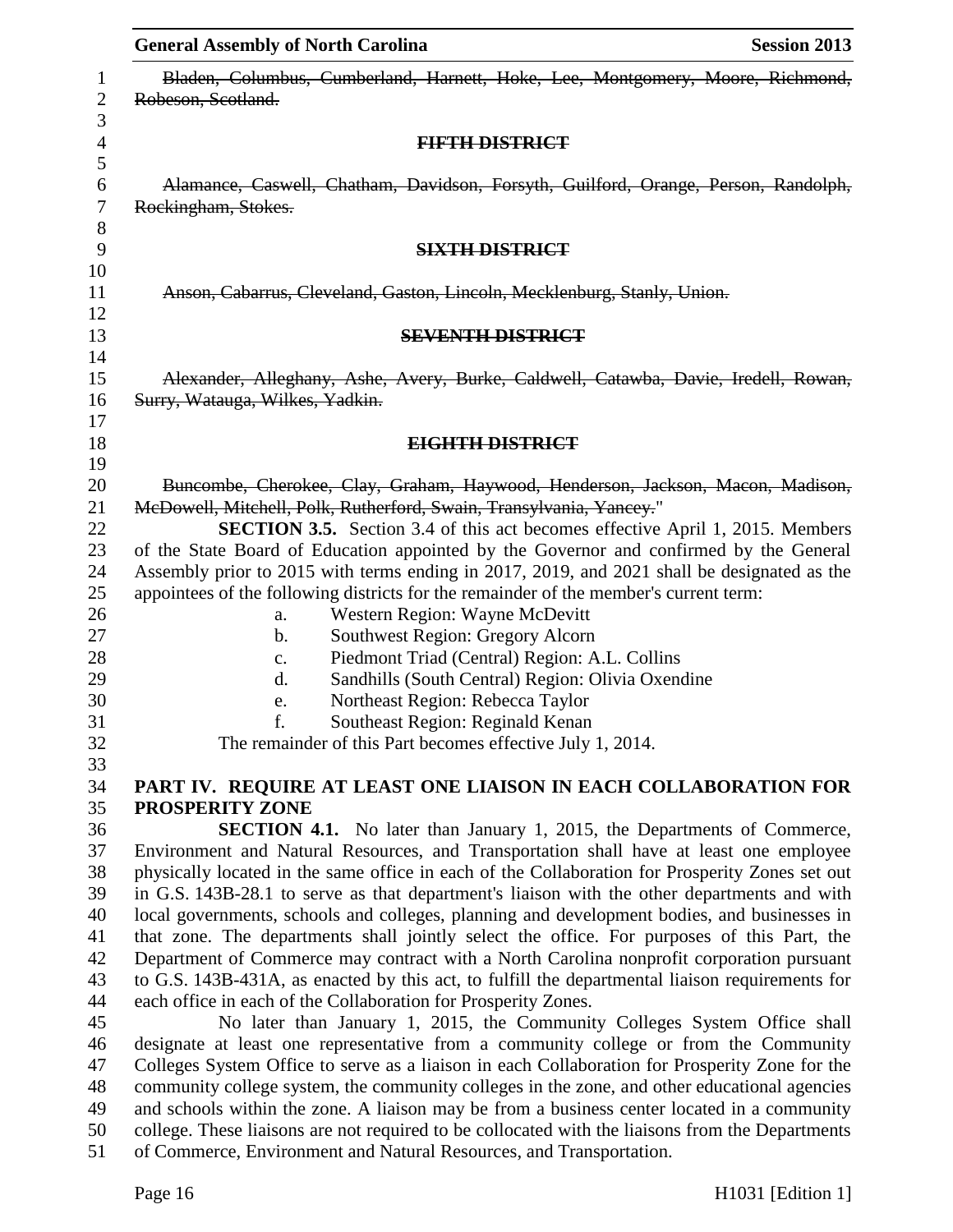#### **General Assembly of North Carolina Session 2013**

 No later than January 1, 2015, the State Board of Education shall designate at least one representative from a local school administrative unit or from the Department of Public Instruction to serve as a liaison in each Collaboration for Prosperity Zone for the local school administrative units and other public schools within the zone. These liaisons are not required to be collocated with the liaisons from the Departments of Commerce, Environment and Natural Resources, and Transportation.

 **SECTION 4.2.** In addition to other related tasks assigned by their respective agencies, liaisons in each Collaboration for Prosperity Zone shall work to enhance collaboration and cooperation between their departments and other State agencies, local governmental agencies, and other regional public and nonprofit entities. The liaisons from the Departments of Environment and Natural Resources and Transportation shall work to consolidate and simplify the process for citizens and businesses seeking permits from their respective agencies. The liaisons from the Department of Commerce shall be used to support local economic development efforts, to coordinate such efforts, and to coordinate the Department of Commerce's activities within each Collaboration for Prosperity Zone. The liaisons from the community college system and local school administrative units shall work closely with the Department of Commerce and other State and local governmental agencies and local businesses in the zone to promote job development through career technical education.

 **SECTION 4.3.(a)** The Departments of Transportation and Environment and Natural Resources shall jointly report to the Office of State Budget and Management, the Joint Legislative Commission on Governmental Operations, the Joint Legislative Transportation Oversight Committee, the Environmental Review Commission, and the Study Commission on Interagency Collaboration for Prosperity, as follows:

- 
- 
- (1) No later than January 1, 2015, on the establishment of collocated liaisons within each Collaboration for Prosperity Zone and a description of the activities the liaisons have been assigned to perform.
- (2) No later than April 1, 2015, on the activities of the liaisons, specifically any activities undertaken that resulted in enhanced collaboration and coordination with the other Department and with other governmental agencies, improved administrative efficiencies, and any steps taken to make services to citizens and businesses within each zone more efficient, economical, and user-friendly.

 **SECTION 4.3.(b)** The Community Colleges System Office and the State Board of Education shall each report to the Office of State Budget and Management, the Joint Legislative Commission on Governmental Operations, the Joint Legislative Education Oversight Committee, and the Study Commission on Interagency Collaboration for Prosperity, as follows:

- 
- (1) No later than January 1, 2015, on the establishment of liaisons within each Collaboration for Prosperity Zone and a description of the activities the liaisons have been assigned to perform.
- 
- (2) No later than April 1, 2015, on the activities of the liaisons, specifically any activities undertaken that resulted in enhanced collaboration and coordination with other governmental agencies, improved planning on use of educational resources, and improved administrative efficiencies.

 **SECTION 4.3.(c)** The Department of Commerce shall include in its first report under G.S. 143B-431(c1), as enacted by this act, a report on the establishment and activities of its liaisons in each Collaboration for Prosperity Zone. The Department of Commerce shall send a copy of this report to the Office of State Budget and Management and to the Study Commission on Interagency Collaboration for Prosperity.

 **SECTION 4.4.** The Departments of Commerce, Environment and Natural Resources, and Transportation, the Community Colleges System Office, and the State Board of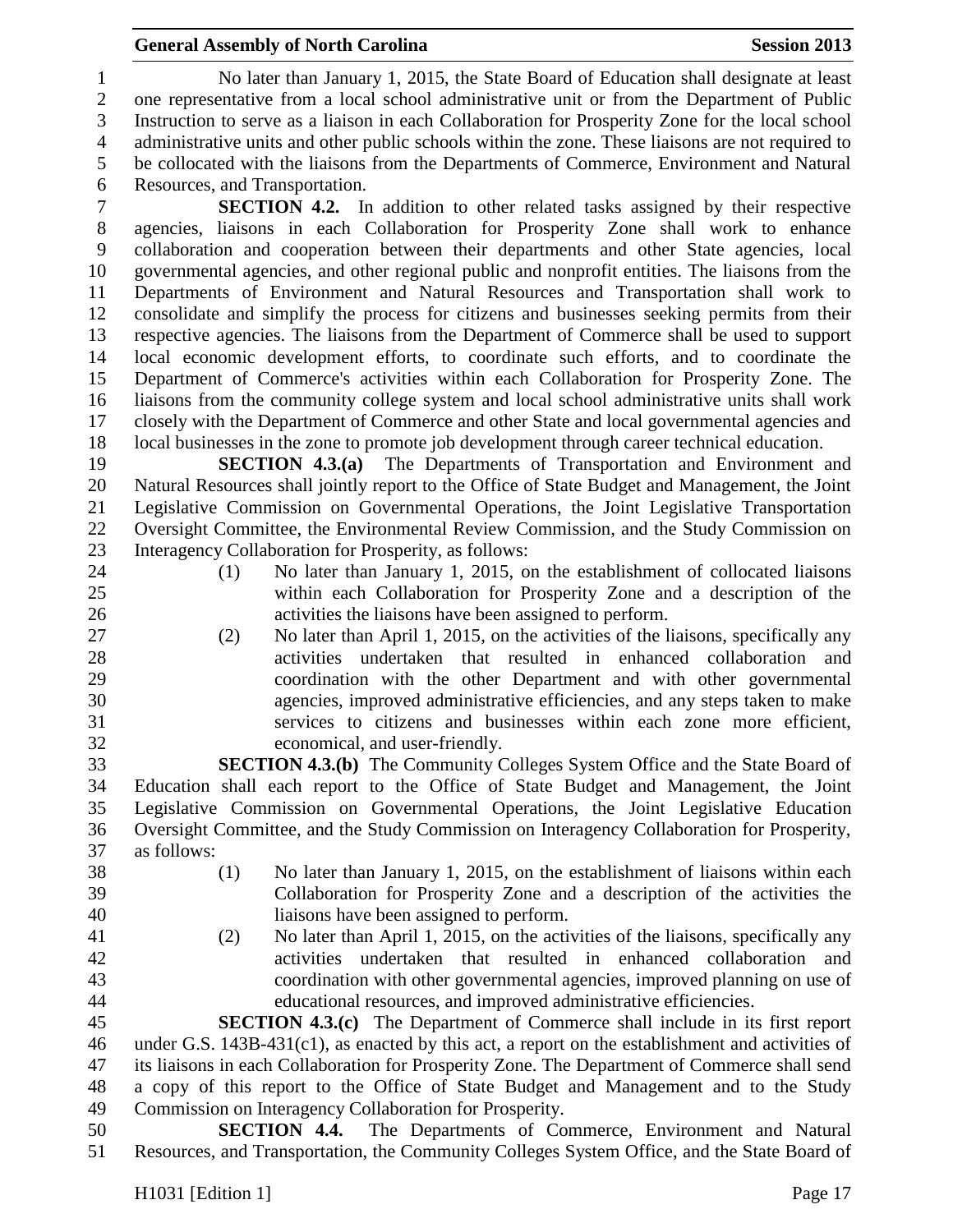Education shall use funds available to carry out the requirements of this section. Nothing in this act shall be construed as an authorization for payment of additional compensation for persons serving as liaisons.

**SECTION 4.5.** This Part becomes effective July 1, 2014, and expires July 1, 2018.

### **PART V. STUDY COMMISSION ON INTERAGENCY COLLABORATION FOR PROSPERITY**

 **SECTION 5.1.(a)** Creation of Commission. – The Study Commission on Interagency Collaboration for Prosperity is established in the General Assembly.

 **SECTION 5.1.(b)** Membership. – The Study Commission on Interagency Collaboration for Prosperity shall consist of eight members, four members of the Senate appointed by the President Pro Tempore of the Senate and four members of the House of Representatives appointed by the Speaker of the House of Representatives.

**SECTION 5.1.(c)** Cochairs; Vacancies; Quorum. – The Study Commission on Interagency Collaboration for Prosperity shall have two cochairs, one designated by the President Pro Tempore of the Senate and one designated by the Speaker of the House of Representatives from among their respective appointees. The Commission shall meet upon the call of the cochairs. Any vacancy on the Commission shall be filled by the original appointing authority. A majority of the members of the Commission constitutes a quorum.

 **SECTION 5.1.(d)** Compensation; Administration. – Members of the Study Commission on Interagency Collaboration for Prosperity shall receive per diem, subsistence, and travel allowances in accordance with G.S. 120-3.1. The Commission, while in the discharge of its official duties, may exercise all powers provided for under G.S. 120-19 and G.S. 120-19.1 through G.S. 120-19.4. The Commission may meet in the Legislative Building or the Legislative Office Building.

 With approval of the Legislative Services Commission, the Legislative Services Officer shall assign professional staff to assist the Study Commission on Interagency Collaboration for Prosperity in its work. The House of Representatives' and the Senate's Directors of Legislative Assistants shall assign clerical staff to the Study Commission on Interagency Collaboration for Prosperity, and the expenses relating to the clerical employees shall be borne by the Commission. The Study Commission on Interagency Collaboration for Prosperity may contract for professional, clerical, or consultant services, as provided by G.S. 120-32.02.

 **SECTION 5.2.(a)** Duties. – The Study Commission on Interagency Collaboration for Prosperity shall review the reports submitted by the Departments of Commerce, Environment and Natural Resources, and Transportation, the Community Colleges System Office, and the State Board of Education pursuant to Part IV of this act and any other information the Commission deems relevant. The Commission may also study and recommend to the 2015 Regular Session of the General Assembly legislation on the following topics:

- 
- 
- (1) Enhancing collaboration and cooperation between State and other governmental agencies in order to streamline and improve services to citizens and businesses, to make such services more user-friendly, and to implement collaborative and cooperative interagency measures to enhance access to services.
- (2) Reducing barriers faced by citizens and businesses in accessing services that are unnecessarily caused by agency specialization (which may produce a "silo mentality").
- (3) Additional recommendations regarding liaison personnel, including expanding the requirement to other State departments.